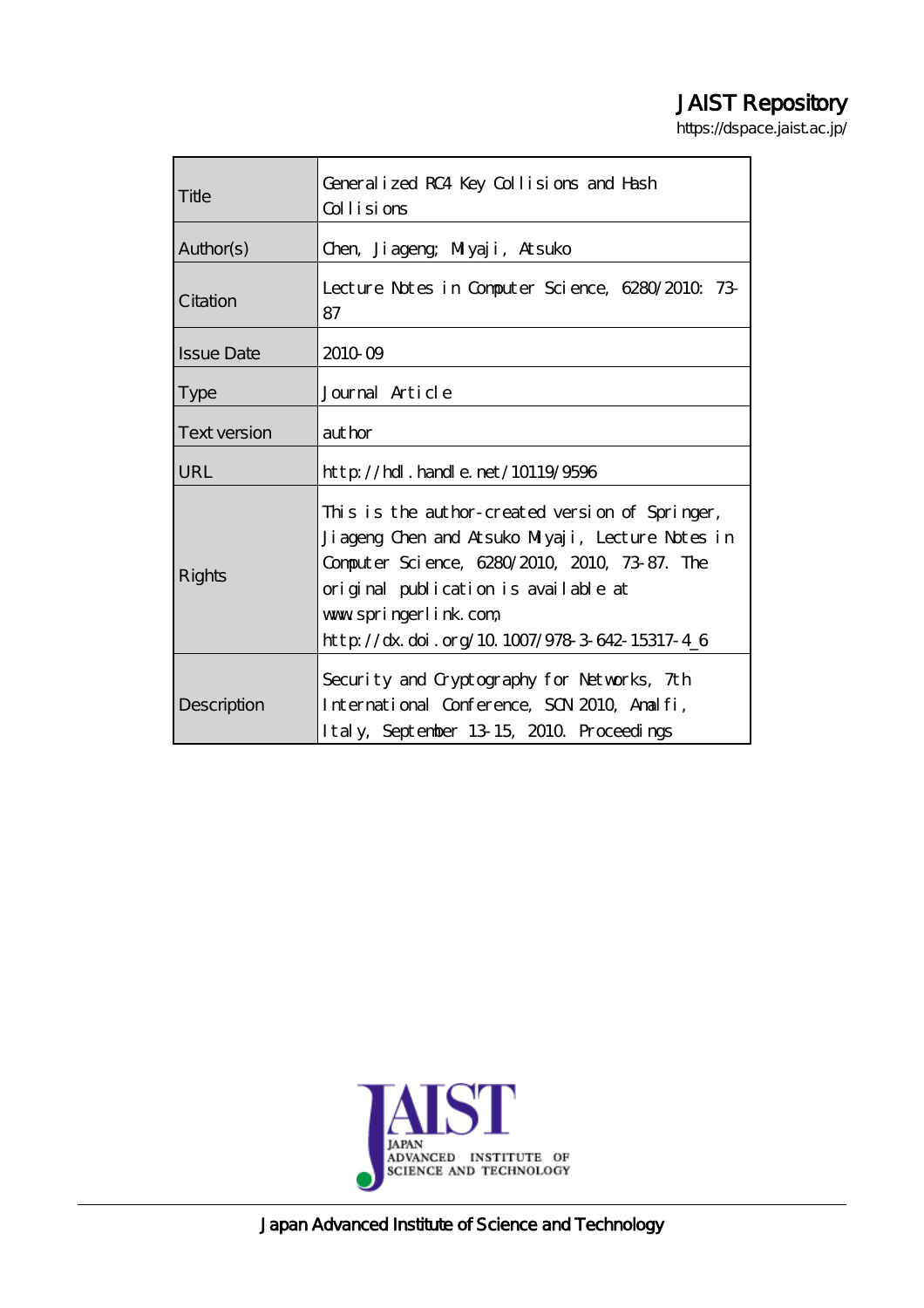## Generalized RC4 Key Collisions and Hash Collisions

Jiageng Chen  $*$  and Atsuko Miyaji $**$ 

School of Information Science, Japan Advanced Institute of Science and Technology, 1-1 Asahidai, Nomi, Ishikawa 923-1292, Japan {jg-chen, miyaji}@jaist.ac.jp

Abstract. In this paper, we discovered that RC4 can generate colliding key pairs with various hamming distances, other than those found by Matsui (with hamming distance one), and by Chen and Miyaji (with hamming distance three). We formalized RC4 colliding key pairs into two large patterns, namely, Transitional pattern and Self-Absorbing pattern, according to the behavior during KSA. The colliding key pairs found in the previous researches can be seen as either subsets of the Transitional pattern or of the Self-Absorbing pattern. We analyzed both patterns and clarified the relations among the probability of key collision, key length and hamming distances which yield the colliding key pairs. Also we show how to make use of the RC4 key collision patterns to find collisions of RC4-Hash function which was proposed in INDOCRYPT 2006. Some concrete experimental results (RC4-Hash collision and RC4 colliding key pairs) are also given in this paper.

## 1 Introduction

The stream cipher RC4 is one of the most famous ciphers widely used in real world applications such as Microsoft Office, Secure Socket Layer (SSL), Wired Equivalent Privacy (WEP), etc. Due to its popularity and simplicity, RC4 has become a hot cryptanalysis target since its specification was made public on the Internet in 1994 [5]. Various general weaknesses of RC4 have been discovered in some previous works including [6–8], etc. Another popular cryptanalysis direction of RC4 is in the WEP environment. Such works include [9–12], etc.

Our paper focuses on RC4 key collisions, especially the existence of secret key pairs that generate the same initial states after key scheduling algorithm. This is a serious flaw for a stream cipher from the cryptographic point of view, since two encryptions will become the same under two different secret keys. The study of "colliding keys" of RC4 can be dated back to 2000. Grosul and Wallach [1] first pointed out that RC4 can generate near collisions when the key size is close to the full 256 bytes. In [2] first colliding key pairs with hamming

<sup>?</sup> This author is supported by the Graduate Research Program, JAIST.

<sup>\*\*</sup> This work is supported by Grant-in-Aid for Scientific Research (B), 20300003.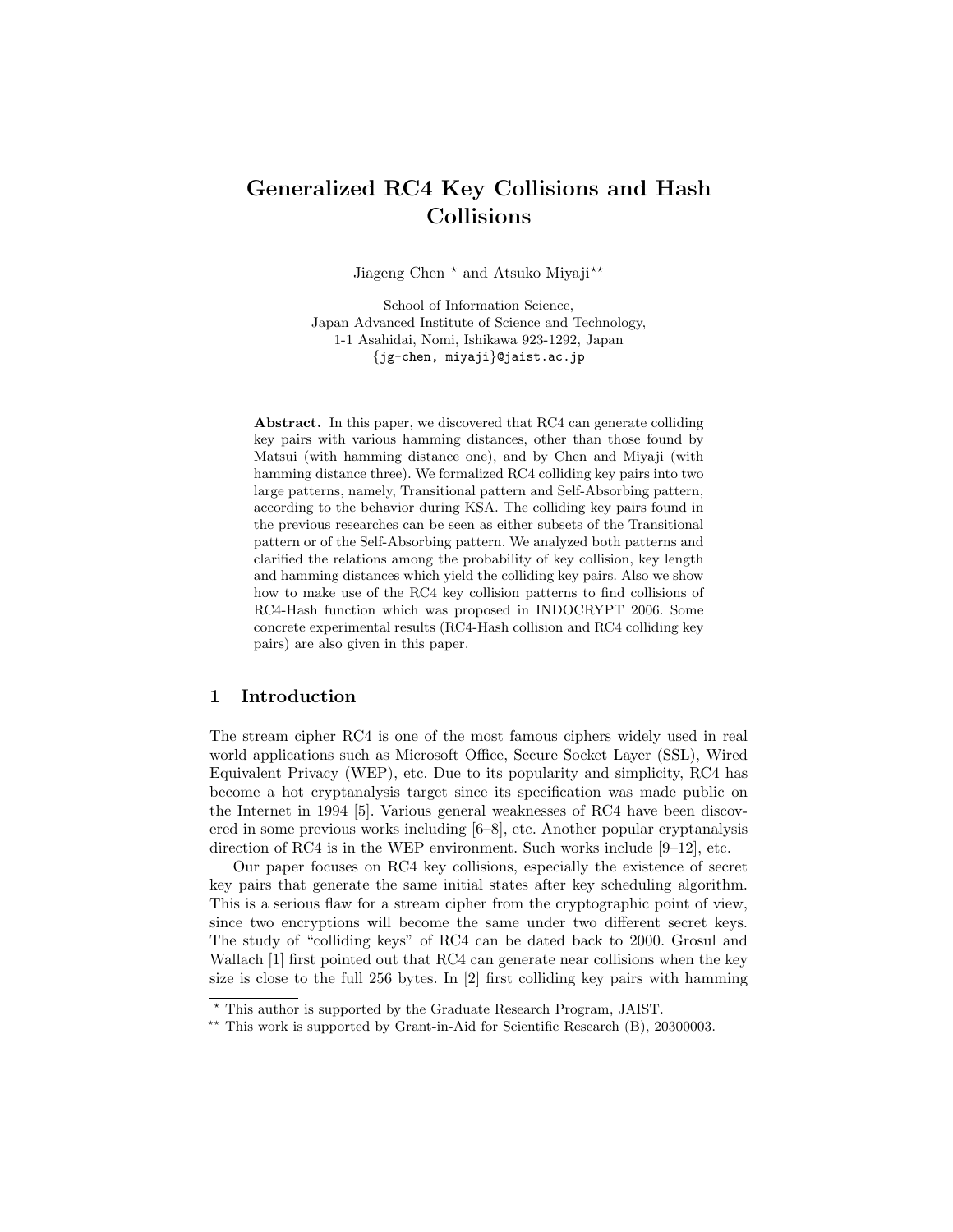distance one were discovered, where hamming distance one means that the two keys differ from each other at one position. Later in [3], other colliding key pairs with hamming distance three were found. Note that these researches can also generate "near colliding keys" of RC4, that generate initial states with small hamming distances after key scheduling algorithm. In a sense, these researches mean that we can control key scheduling algorithm. Recently, a new type of attack, which uses such two initial states with small hamming distances, has been proposed [4].

In this paper, we further analyzed the RC4 colliding key behavior, and we discovered that more colliding key pairs with various hamming distances exist in RC4, in addition to the ones found in [2] and [3]. We also found that all currently known RC4 colliding key pairs can be organized into two patterns, according to the behavior during KSA. We analyze these two generalized patterns and formalize the RC4 key collisions. Collision probability is estimated, and we point out that it is mainly affected by key length and hamming distances between the two keys. By making use of the RC4 key collision, we can also find collisions for RC4-Hash, which is built from RC4 [14] using KSA as a compression function. Structure of the paper. In Section 2, we briefly describe the RC4 algorithm, followed by some previous works on RC4 key collisions. Section 3 shows the formalized RC4 colliding key patterns and how they work. The probability evaluation is given in Section 4, followed by the RC4-Hash Collisions in Section 5. Some experimental results on RC4-Hash Collisions and RC4 key collisions are given in Section 5 and Appendix.

## 2 Preparation

#### 2.1 Description of RC4

The internal state of RC4 consists of a permutation S of the numbers  $0, ..., N - 1$ and two indices  $i, j \in \{0, ..., N-1\}$ . The index i is determined and known to the public, while  $j$  and permutation  $S$  remain secret. RC4 consists of two algorithms: The Key Scheduling Algorithm (KSA) and the Pseudo Random Generator Algorithm (PRGA). The KSA generates an initial state from a random key  $K$  of  $k$ bytes as described in Algorithm 1. It starts with an array  $\{0, 1, ..., N-1\}$  where  $N = 256$  by default. At the end, we obtain the initial state  $S_{N-1}$ . Once the initial state is created, it is used by PRGA. The purpose of PRGA is to generate a keystream of bytes which will be XORed with the plaintext to generate the ciphertext. PRGA is described in Algorithm 2. In this paper, we focus only on KSA.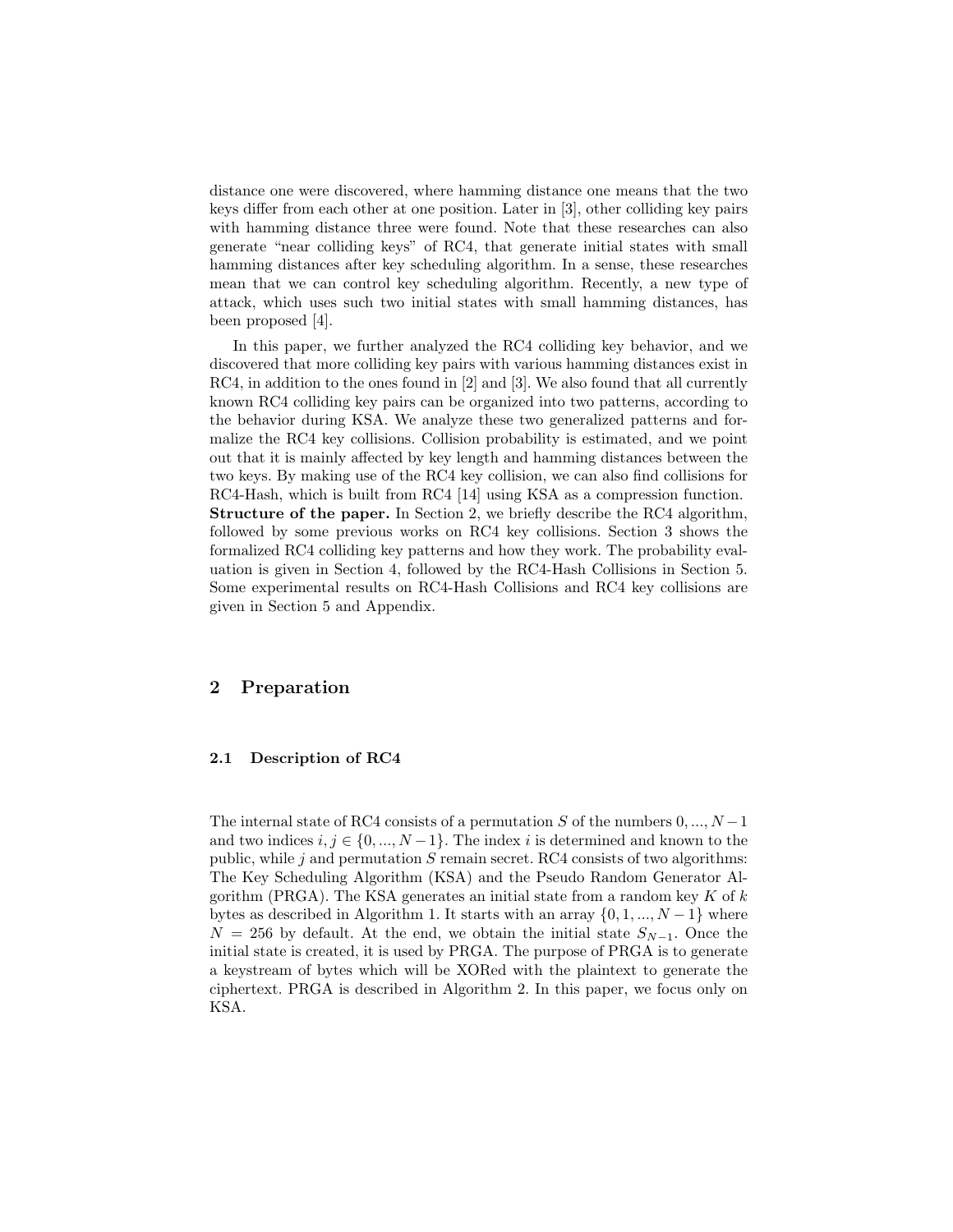| Algorithm 1. KSA                         | Algorithm 2. PRGA                        |
|------------------------------------------|------------------------------------------|
| 1: for $i=0$ to $N-1$ do                 | 1: $i \leftarrow 0$                      |
| 2: $S[i] \leftarrow i$                   | 2: $j \leftarrow 0$                      |
| $3:$ end for                             | $3:$ loop                                |
| $4: j \leftarrow 0$                      | 4: $i \leftarrow i+1$                    |
| 5: for $i = 0$ to $N - 1$ do             | 5: $j \leftarrow j + S[i]$               |
| 6: $j \leftarrow j + S[i] + K[i \mod l]$ | 6: $swap(S[i], S[j])$                    |
| 7: $swap(S[i], S[j])$                    | 7: keystream byte $z_i = S[S[i] + S[j]]$ |
| 8: end for                               | 8: end loop                              |

#### 2.2 Previous Research on RC4 key collisions

Three important previous studies on RC4 key collisions are  $[1]$ ,  $[2]$  and  $[3]$ . In  $[1]$ , the authors pointed out that it's possible for two secret keys with length close to 256 bytes to generate similar internal state after KSA, and thus they will generate similar hundred byte output during PRGA. The reason for this is that for two keys  $K_1, K_2$ , if we assume  $K_1[i] = K_2[i]$  except when  $i = t$ , then when  $t$  is close to 255, the two internal states will be substantially similar. However, this idea cannot generate strict key collisions, and this result only works for key lengths close to 256.

In [2], RC4 key collision was first discovered. The key pattern is almost the same as in [1], namely, two keys differ at only one byte position  $(K_1[i] = K_2[i]$ except  $i = t$ ) and the value difference is  $1(K_1[t] = K_2[t] - 1)$ . The intuition behind the collision is that from the first time  $i$  touches the different position t, the pattern ensures that there are always only two differences in the internal state as the key scheduling process continues. The difference is absorbed when  $i$ touches  $t$  for the last time. Please refer to  $[2]$  for the detailed description.

In [3], colliding key pairs with hamming distance three were first discovered. The key pattern is totally different from [1] and [2], namely,  $K_1[d] = K_2[d]$  –  $t, K_1[d+1] = K_2[d+1] + t, K_1[d+t+1] = K_2[d+t+1] - t.$  This key pattern shows us a more flexible way in which the two keys can differ from each other.

## 3 Generalized RC4 colliding key pairs

We found out that RC4 can generate many other colliding key pairs with different key relations, other than those found in [2] and [3]. We formalize all the currently known colliding key pairs into two patterns. We describe them in the following section by first giving the key relations, and then explaining how the two keys with these relations can achieve collisions.

### 3.1 Notation

- $K_1, K_2$ : a secret key pair with some differences between them.
- $S_{1,i}, S_{2,i}:$  S-Boxes corresponding to the secret key pair at time i.
- $i, j_{1,i}, j_{2,i}$ : internal states of RC4. When  $j_{1,i} = j_{2,i}$ , we use  $j_i$  to denote.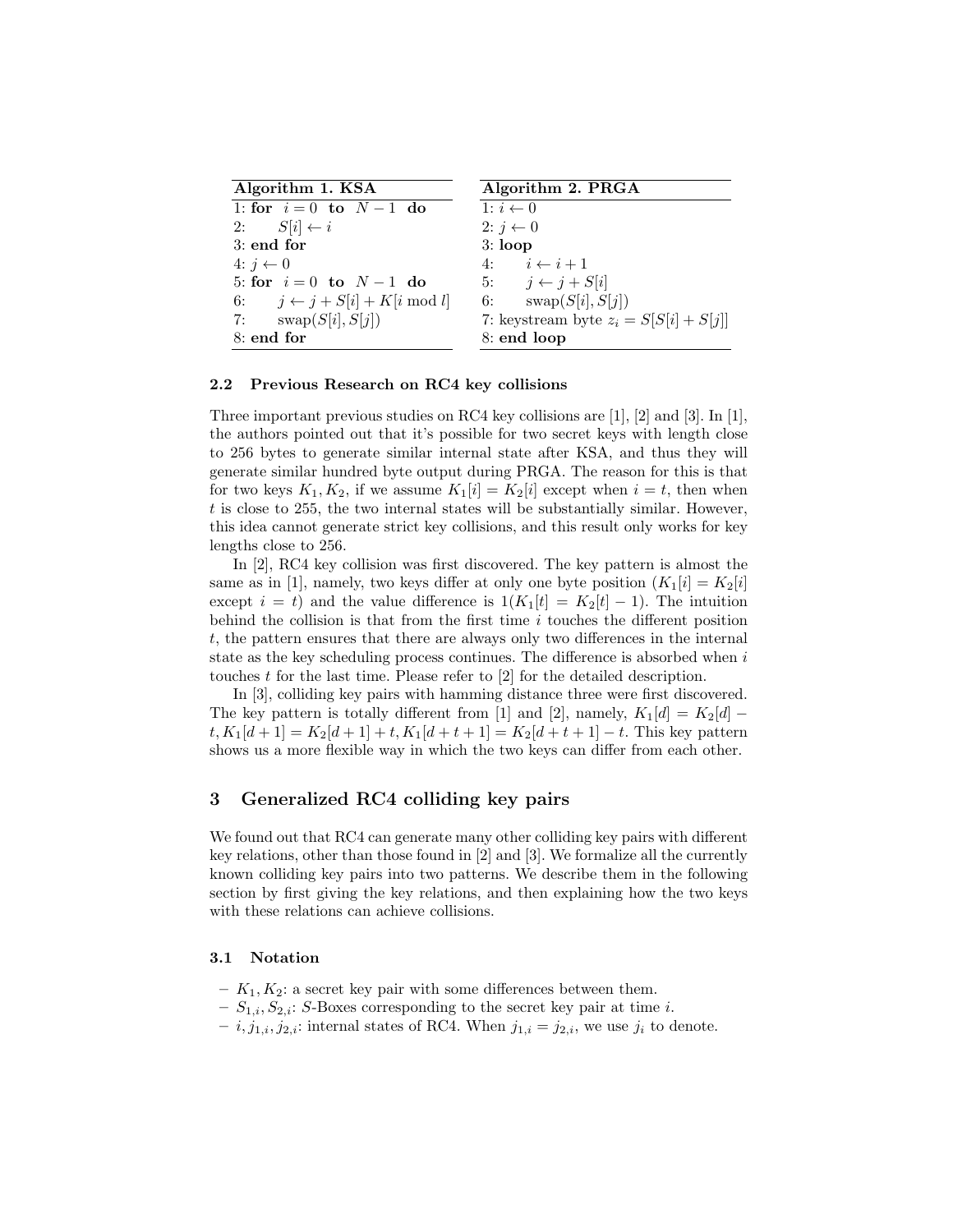- $d$ : the first index of the key differences.
- $h$ : hamming distances between the two keys (number of different positions where two keys differ from each other).
- $k$ : the lengths (bytes) of the secret keys.
- − *n*: the number of times the key differences appear during KSA.  $n = \lfloor \frac{256+k-1-d}{k} \rfloor$ .
- $l_1, ..., l_{h-1}$ : the intervals between two consecutive key difference indices.
- − l: interval between the first and last key difference indices,  $l = \sum_{i=1}^{h-1} l_i$ .
- $\Gamma$ : the set of indices at which two keys differ from each other,  $|\Gamma| = h$ ,  $\Gamma = \{\gamma_1, ..., \gamma_h\}$  and  $d = \gamma_1$ .

## 3.2 Transitional Pattern

Key relations in Transitional pattern: Let  $K_2[i] = K_1[i] + 1, i \in \Gamma$ , namely, two keys differ from each other at  $h$  places, and the value differences at these positions all equal 1.

Transitional pattern has the property that after the first internal state differences are generated, which is due to the key difference, the internal state differences are transferred to the later indices of the S-Box, and these differences exist before the last key difference comes into play during KSA.



Fig. 1: Transitional Pattern

Figure 1 illustrates the case in which the secret keys are short, so they will appear several times during KSA. When  $i$  first touches the key difference,  $j$ difference and two S-Box differences are generated. Notice that Transitional pattern requires that one  $j$  equal  $i$ . Thus the two  $S$ -Box differences generated at the beginning are located next to each other, and meanwhile, we require that S-Box value differences also be one. The dotted line area in the figure shows the three internal state differences generated by the first key difference. The next two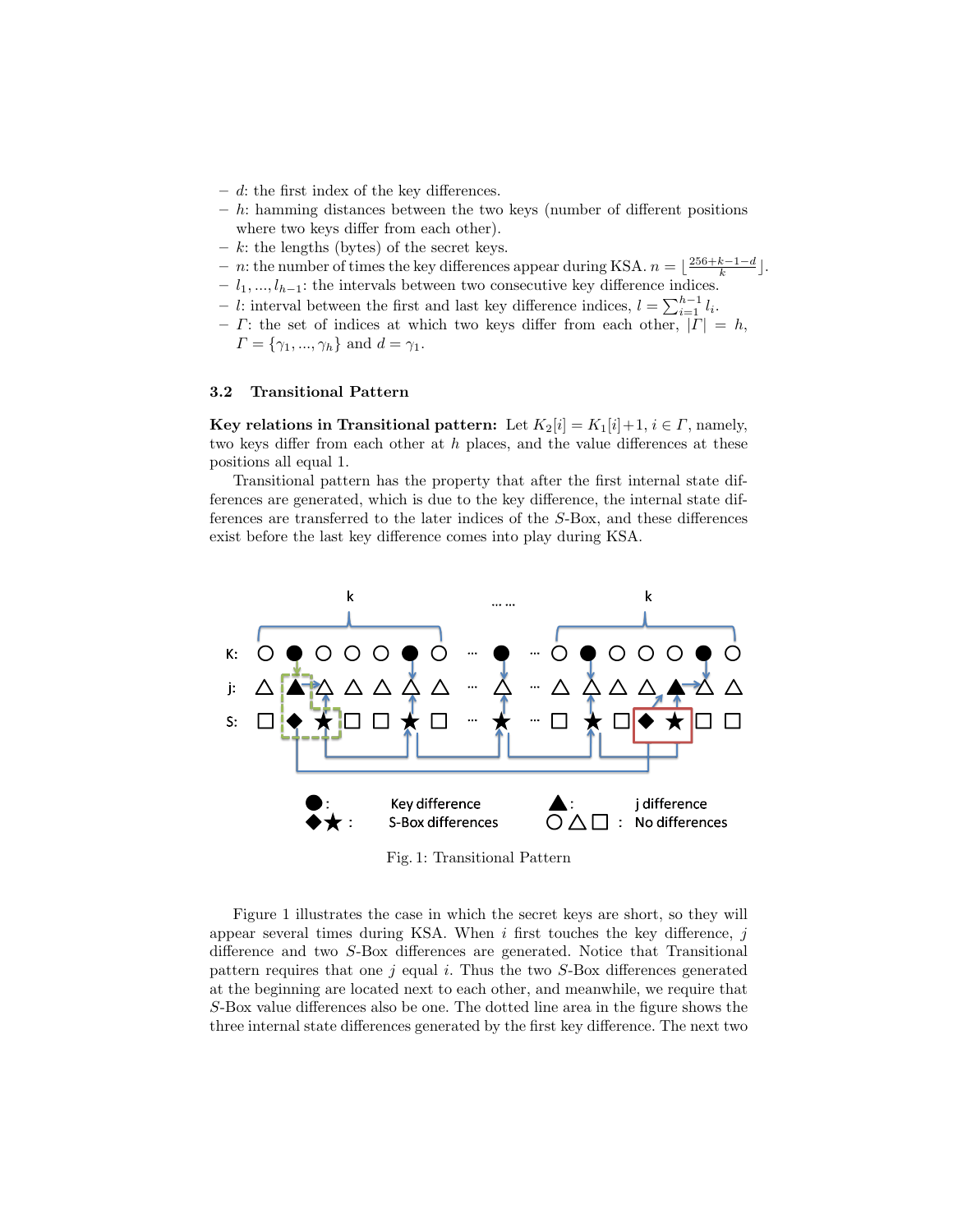j return to the same value, due to the effects of previous j difference  $(\triangle)$  and one S-Box difference  $\star$ ). Meanwhile, the S-Box difference  $\star$  is transferred to the next key difference index, and this transfer will repeat each time when  $i$  touches the next key difference index. The situation for the last appearance of the key is a little bit different. In order to achieve collision, we require that the two S-Box differences  $\blacklozenge, \blacklozenge$  be in consecutive positions just before the last key difference index. The two  $S$ -Box differences are absorbed by each other and generate a  $j$ difference( $\blacktriangle$ ). Finally, the last key difference is there to absorb the previous j difference and the internal states become the same.

The colliding key pairs found in [2] demonstrate a special case of this pattern, where the hamming distance between two keys can only be one  $(|\Gamma| = h = 1)$ . In our generalized Transitional pattern, two keys can have various hamming distances as the probability allows. Here we give a more detailed example of a 128-byte colliding key pair with hamming distance three, to show how key collision can be achieved. Two keys differ from each other at indices 1, 4 and 8.

| Internal State |                      |                   |                |                             |  |                             |                | <b>Difference</b> |                |                             |                                                                                     |             |
|----------------|----------------------|-------------------|----------------|-----------------------------|--|-----------------------------|----------------|-------------------|----------------|-----------------------------|-------------------------------------------------------------------------------------|-------------|
|                | $i \; K_1[i]/K_2[i]$ |                   |                |                             |  |                             |                |                   |                |                             | $j_{1,i}/j_{2,i} 0\ 1\ 2\ 3\ 4\ 5\ 6\ 7\ 8\ \ldots$ 129 130 131 132 133 134 135 136 |             |
|                | $0 K_1[0]$           |                   | 12             |                             |  |                             |                |                   |                |                             |                                                                                     | Same        |
|                | $K_2[0] = K_1[0]$    | $\ast$            | 12             |                             |  |                             |                |                   |                |                             |                                                                                     |             |
|                | 1 $K_1[1]$           | 1                 | 12             |                             |  |                             |                |                   |                |                             |                                                                                     | $j, S$ -Box |
|                | $K_2[1] = K_1[1]+1$  | $\overline{2}$    | 21             |                             |  |                             |                |                   |                |                             |                                                                                     |             |
|                | 2 $K_1[2]$           | $\overline{4}$    | $\mathbf{1}$   | $\mathcal{D}_{\mathcal{L}}$ |  |                             |                |                   |                |                             |                                                                                     | $S$ -Box    |
|                | $K_2[2] = K_1[2]$    | $\overline{4}$    | $\overline{2}$ | $\mathbf{1}$                |  |                             |                |                   |                |                             |                                                                                     |             |
|                | 4 $K_1[4]$           | 8                 | $\mathbf{1}$   |                             |  | $\mathcal{D}_{\mathcal{L}}$ |                |                   |                |                             |                                                                                     | $S$ -Box    |
|                | $K_2[4] = K_1[4]+1$  | 8                 | $\overline{2}$ |                             |  | $\mathbf{1}$                |                |                   |                |                             |                                                                                     |             |
|                | 8 K <sub>1</sub> [8] | 129               | $\mathbf{1}$   |                             |  |                             | $\mathfrak{D}$ |                   |                |                             |                                                                                     | $S$ -BoX    |
|                | $K_2[8] = K_1[8]+1$  | 129               | $\overline{2}$ |                             |  |                             | 1              |                   |                |                             |                                                                                     |             |
|                | 129 $K_1[1]$         | 132               | $\mathbf{1}$   |                             |  |                             |                |                   | $\mathfrak{D}$ |                             |                                                                                     | $S$ -Box    |
|                | $K_2[1] = K_1[1]+1$  | 132               | $\overline{2}$ |                             |  |                             |                |                   | 1              |                             |                                                                                     |             |
|                | 132 $K_1[4]$         | 135               | $\mathbf{1}$   |                             |  |                             |                |                   |                |                             | $\overline{2}$                                                                      | $S$ -Box    |
|                | $K_2[4] = K_1[4]+1$  | 135               | $\overline{2}$ |                             |  |                             |                |                   |                |                             | 1                                                                                   |             |
|                | 134 $K_1[6]$         | $\mathbf{1}$      |                |                             |  |                             |                |                   |                | $\mathbf{1}$                | $\mathcal{D}$                                                                       | $S$ -Box    |
|                | $K_2[6] = K_1[6]$    | $\mathbf{1}$      |                |                             |  |                             |                |                   |                | $\mathcal{D}_{\mathcal{L}}$ | $\mathbf{1}$                                                                        |             |
|                | 135 $K_1[7]$         | 135               |                |                             |  |                             |                |                   |                | 1                           | $\mathcal{D}_{\mathcal{L}}$                                                         | $\dot{j}$   |
|                | $K_2[7] = K_1[7]$    | 134               |                |                             |  |                             |                |                   |                | 1                           | $\overline{2}$                                                                      |             |
|                | 136 $K_1[8]$         | $\overline{\ast}$ |                |                             |  |                             |                |                   |                | 1                           | $\overline{2}$                                                                      | Same        |
|                | $K_2[8] = K_1[8]+1$  | $\ast$            |                |                             |  |                             |                |                   |                | 1                           | $\overline{2}$                                                                      |             |

Table 1: Transitional Pattern,  $h = 3, n = 2(k = 128)$ 

The S-Box in Table 1 denotes the state after the swap. Notice that when  $i = 134$ , the other S-Box difference should be swapped to the index 134, but not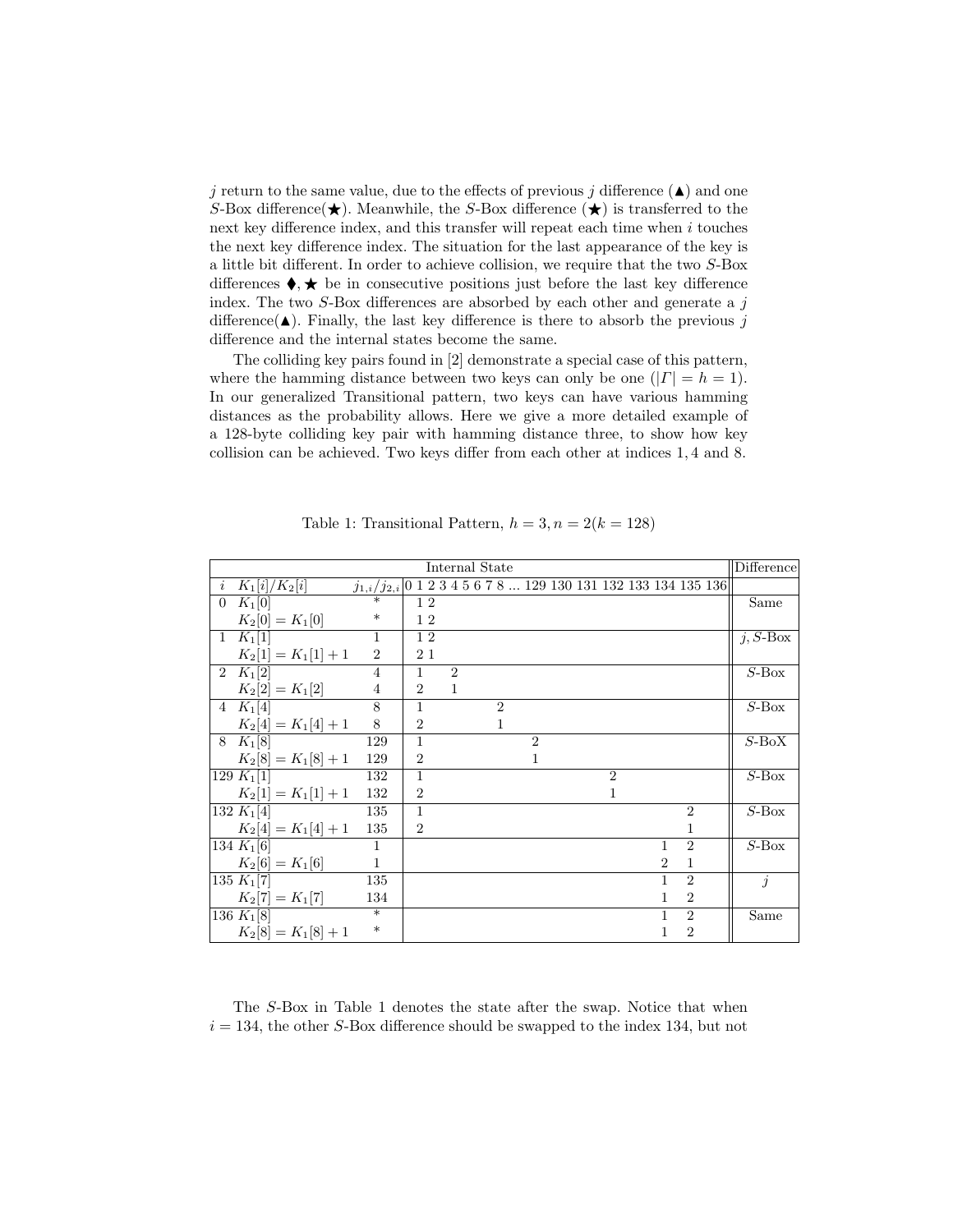necessarily from index 1, as shown in the example. The first S-Box difference can be touched by j before 134, to be swapped to other positions. As long as this S-Box difference appears in index 134 when  $i = 134$ , the pattern works.

#### 3.3 Self-Absorbing Pattern

In addition to the above Transitional pattern, we investigate that some of the other RC4 colliding key pairs have the following properties: the internal state differences are generated and absorbed within one key appearance, namely, the differences will not be transferred to the later parts of the S-Box. We can further divide this pattern into two sub-patterns, which are shown in Figures 2(a) and 2(b). Due to the self absorbing property, only one key appearance needs to be illustrated, since the others are the same. The ones found in [3] show a special case of Self-Absorbing pattern 1 ( $|\Gamma|=h=3$ ).



Fig. 2: Self-Absorbing Pattern

Key relations in Self-Absorbing pattern 1:  $K_2[d] = K_1[d] + t$ ,  $K_2[d+1] =$  $K_1[d+1]-t$  and  $K_2[i]=K_1[i]+t$  for  $i\in\Gamma\setminus\{\gamma_1,\gamma_2\}$ . The value difference t is the same for all h different positions.

Figure 2(a) illustrates the case of hamming distance 4 ( $h = 4$ ) and  $t = 2$ . The first key difference generates three internal differences (dotted line area). In this illustration, the key value difference is  $t = 2$ , so the interval between two S-Box differences is also required to be t. The second key difference is there to absorb the previous  $j$  difference. The third key difference makes the  $S$ -Box difference  $\star$ ) jump to the index just before the last key difference within this key appearance. S-Box difference  $\blacklozenge$  should be swapped to the index two intervals from  $\star$  when i touches that index. Then when i touches the S-Box difference  $\star$ , two S-Box differences absorb each other and generate a j difference (solid line area). Finally the last key difference is there to absorb the previous  $j$  difference, so that the internal states become the same. Table 2 is one example of 128-byte colliding key pair with hamming distance 4. Two keys differ from each other at indices 1, 2, 3 and 8.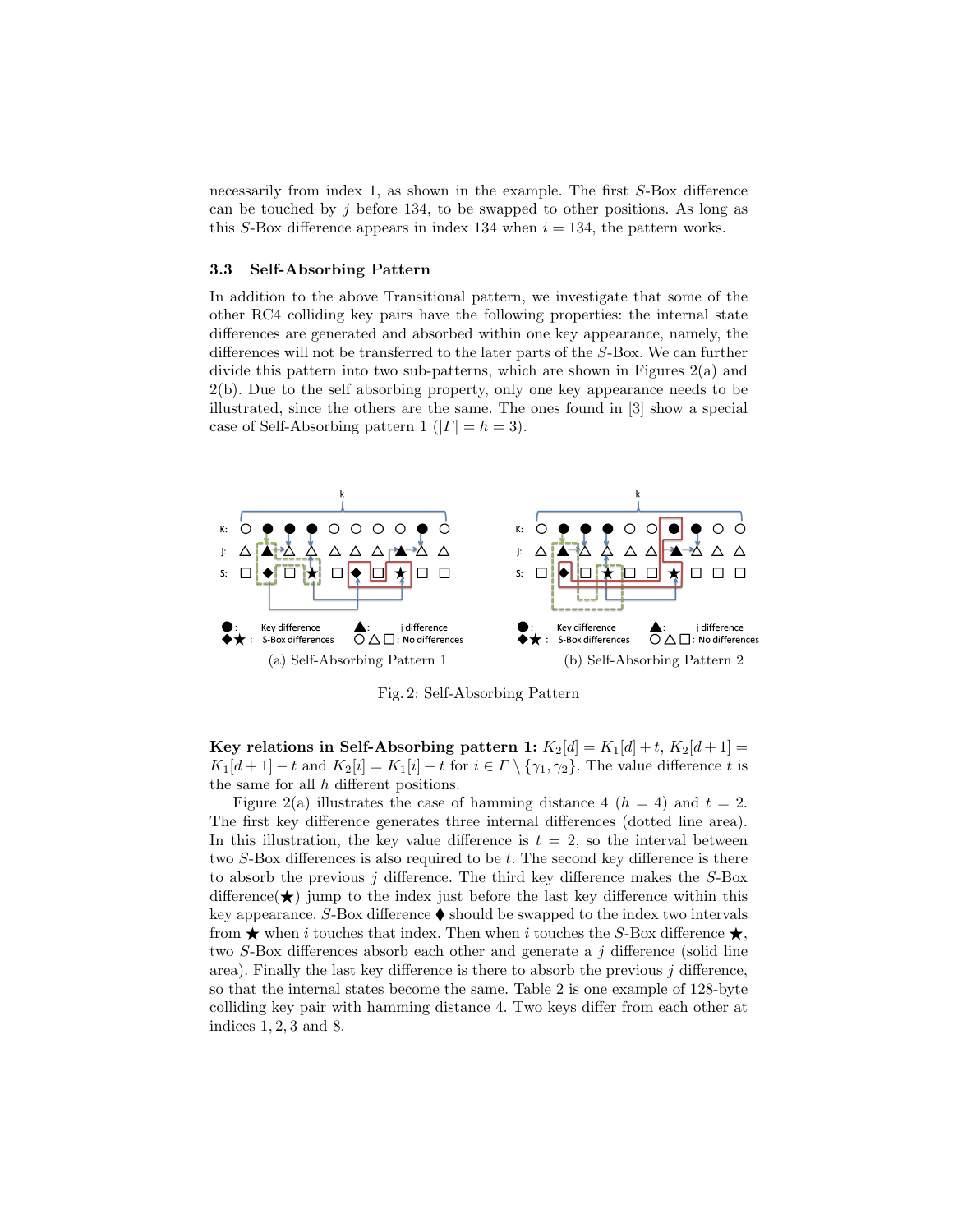| Internal State |                            |                                                                                |              |                |                |                |  |     |  | Difference |     |     |  |                          |
|----------------|----------------------------|--------------------------------------------------------------------------------|--------------|----------------|----------------|----------------|--|-----|--|------------|-----|-----|--|--------------------------|
|                | $i \, K_1[i]/K_2[i]$       | $j_{1,i}/j_{2,i} 0$ 1 2 3 4 5<br>6 7 8 $\dots$ 129 130 131 132 133 134 135 136 |              |                |                |                |  |     |  |            |     |     |  |                          |
| $\overline{0}$ | $K_1[0]$                   | $\overline{\ast}$                                                              | 1            | 3              |                |                |  |     |  |            |     |     |  | Same                     |
|                | $K_2[0] = K_1[0]$          | $\ast$                                                                         | $\mathbf{1}$ | 3              |                |                |  |     |  |            |     |     |  |                          |
|                | 1 $K_1[1]$                 | $\mathbf{1}$                                                                   | $\mathbf{1}$ | 3              |                |                |  |     |  |            |     |     |  | $j, S$ -Box              |
|                | $K_2[1] = K_1[1] + 2$      | 3                                                                              | 3            | $\mathbf{1}$   |                |                |  |     |  |            |     |     |  |                          |
|                | $\overline{2\ K_1}$ [2]    | $\overline{\ast}$                                                              | $\mathbf{1}$ | $\overline{3}$ |                |                |  |     |  |            |     |     |  | $S$ -Box                 |
|                | $K_2[2] = K_1[2] - 2$      | $\ast$                                                                         | 3            | $\mathbf{1}$   |                |                |  |     |  |            |     |     |  |                          |
|                | $3 K_1[3]$                 | $\overline{7}$                                                                 | $\mathbf{1}$ |                |                | 3              |  |     |  |            |     |     |  | $S$ -Box                 |
|                | $K_2[3] = K_1[3] + 2$      | $\overline{7}$                                                                 | 3            |                |                | 1              |  |     |  |            |     |     |  |                          |
|                | $\overline{5\quad K_1[5]}$ | $\overline{1}$                                                                 |              |                | $\mathbf{1}$   | $\overline{3}$ |  |     |  |            |     |     |  | $S$ -Box                 |
|                | $K_2[5] = K_1[5]$          | $\mathbf{1}$                                                                   |              |                | 3              | $\mathbf{1}$   |  |     |  |            |     |     |  |                          |
|                | $7 K_1[7]$                 | $\overline{7}$                                                                 |              |                | $\mathbf{1}$   | 3              |  |     |  |            |     |     |  | j                        |
|                | $K_2[7] = K_1[7]$          | $\overline{5}$                                                                 |              |                | $\mathbf{1}$   | 3              |  |     |  |            |     |     |  |                          |
|                | $8 K_1[8]$                 | ¥                                                                              |              |                | $\overline{1}$ | $\overline{3}$ |  |     |  |            |     |     |  | $\overline{\text{Same}}$ |
|                | $K_2[8] = K_1[8] + 2$      | $\ast$                                                                         |              |                | $\mathbf{1}$   | 3              |  |     |  |            |     |     |  |                          |
|                | 129 $K_1[1]$               | 129                                                                            |              |                |                |                |  | 129 |  | 131        |     |     |  | $j, S$ -Box              |
|                | $K_2[1] = K_1[1] + 2$      | 131                                                                            |              |                |                |                |  | 131 |  | 129        |     |     |  |                          |
|                | $130 K_1[2]$               | $\ast$                                                                         |              |                |                |                |  | 129 |  | 131        |     |     |  | $S$ -Box                 |
|                | $K_2[2] = K_1[2] - 2$      | $\ast$                                                                         |              |                |                |                |  | 131 |  | 129        |     |     |  |                          |
|                | 131 K <sub>1</sub> [3]     | 135                                                                            |              |                |                |                |  | 129 |  |            |     | 131 |  | $\overline{S}$ -Box      |
|                | $K_2[3] = K_1[3] + 2$      | 135                                                                            |              |                |                |                |  | 131 |  |            |     | 129 |  |                          |
|                | 133 K <sub>1</sub> [5]     | 129                                                                            |              |                |                |                |  |     |  |            | 129 | 131 |  | $S$ -Box                 |
|                | $K_2[5] = K_1[5]$          | 129                                                                            |              |                |                |                |  |     |  |            | 131 | 129 |  |                          |
|                | $135 K_1[7]$               | 135                                                                            |              |                |                |                |  |     |  |            | 129 | 131 |  | $\overline{j}$           |
|                | $K_2[7] = K_1[7]$          | 133                                                                            |              |                |                |                |  |     |  |            | 129 | 131 |  |                          |
|                | $ 136 K_1 8 $              | $\ast$                                                                         |              |                |                |                |  |     |  |            | 129 | 131 |  | $\bar{S}$ ame            |
|                | $K_2[8] = K_1[8] + 2$      | $\ast$                                                                         |              |                |                |                |  |     |  |            | 129 | 131 |  |                          |

Table 2: Self-Absorbing Pattern 1,  $h = 4, n = 2(k = 128)$ 

Key relations in Self-Absorbing pattern 2:  $K_2[d] = K_1[d] + t$ ,  $K_2[d+1] =$  $K_1[d+1]-t, K_2[i] = K_1[i]+t$  for  $i \in \Gamma \setminus \{\gamma_1, \gamma_2, \gamma_{h-1}, \gamma_h\}, K_2[\gamma_{h-1}] =$  $K_1[\gamma_{h-1}] - t$ ,  $K_2[\gamma_h] = K_1[\gamma_h] + t$ ". For the previous  $h-2$  different positions, the value difference t is the same. The last two value differences  $t'$  and  $t''$ , which are determined by the specific key values, can be different values other than t.

Self-Absorbing pattern 2 is almost the same as Self-Absorbing pattern 1, except that in addition to using S-Box differences themselves, it also depends on key differences to absorb the S-Box differences (shown in solid line area in Figure  $2(b)$ ) at the final stage. This will allow a more flexible way of how the key value difference can vary, namely, the value difference can choose different values instead of a fixed value, as in the Transitional pattern and Self-Absorbing pattern 1. Table 3 shows a 128-byte colliding key pair example with hamming distance 5. The two keys differ from each other at indices  $1, 2, 3, 5$  and 6.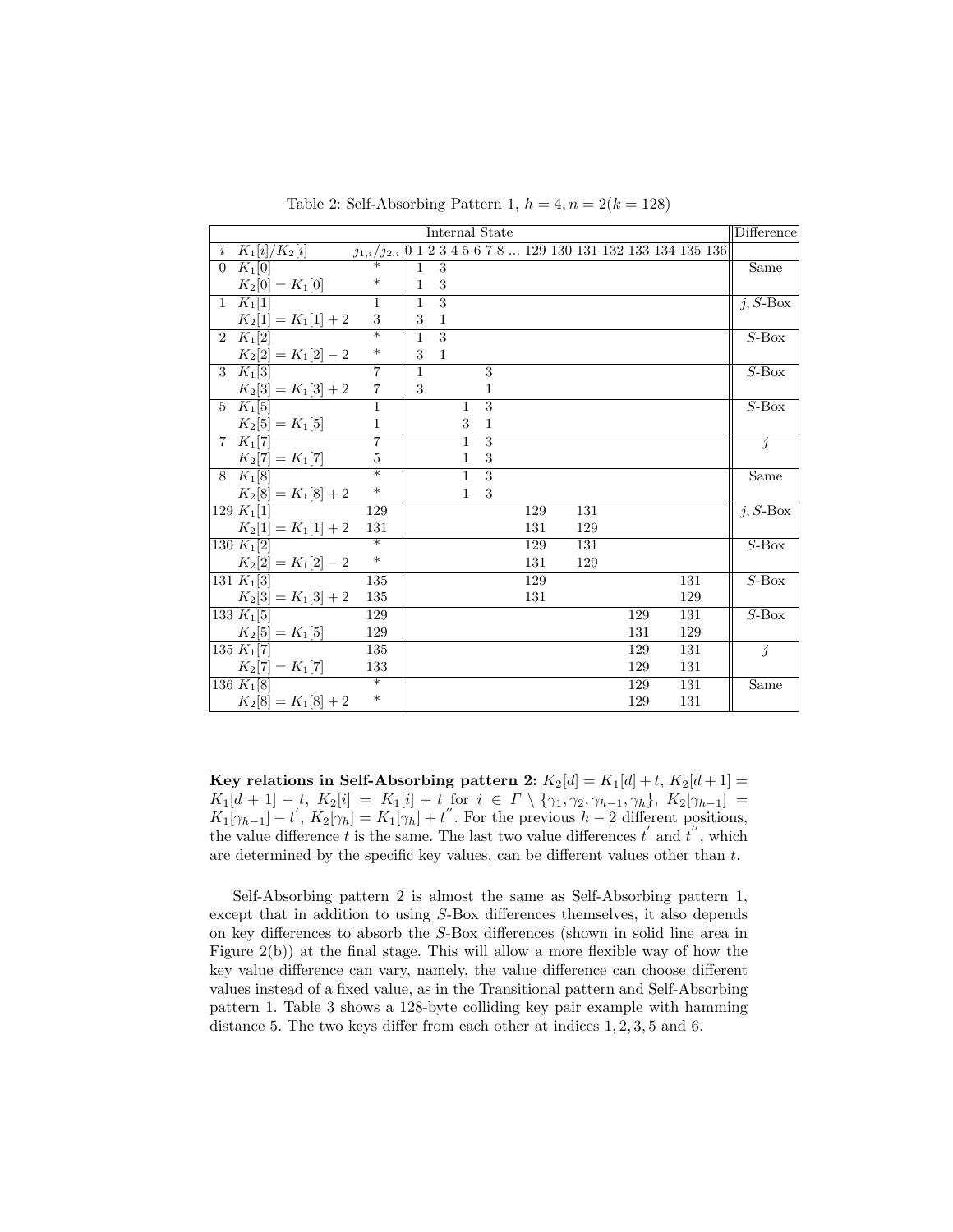|                | Internal State            |                                                                             |              |                |   |     |  |     |     | Difference |             |
|----------------|---------------------------|-----------------------------------------------------------------------------|--------------|----------------|---|-----|--|-----|-----|------------|-------------|
| $\dot{i}$      | $K_1[i]/K_2[i]$           | $j_{1,i}/j_{2,i} 0$ 1 2 3 4 5 6 $\overline{\ldots}$ 129 130 131 132 133 134 |              |                |   |     |  |     |     |            |             |
| $\overline{0}$ | $K_1[0]$                  |                                                                             | $\mathbf{1}$ | 3              |   |     |  |     |     |            | Same        |
|                | $K_2[0] = K_1[0]$         | $\ast$                                                                      | $\mathbf{1}$ | 3              |   |     |  |     |     |            |             |
|                | $1 K_1[1]$                | $\mathbf{1}$                                                                | $\mathbf{1}$ | 3              |   |     |  |     |     |            | $j, S$ -Box |
|                | $K_2[1] = K_1[1] + 2$     | 3                                                                           | 3            | $\mathbf{1}$   |   |     |  |     |     |            |             |
|                | 2 $K_1[2]$                | $\overline{\ast}$                                                           | $\mathbf{1}$ | 3              |   |     |  |     |     |            | $S$ -Box    |
|                | $K_2[2] = K_1[2] - 2$     | $\ast$                                                                      | 3            | $\overline{1}$ |   |     |  |     |     |            |             |
|                | $\overline{3}$ $K_1[3]$   | 5                                                                           | $\mathbf{1}$ |                | 3 |     |  |     |     |            | $S$ -Box    |
|                | $K_2[3] = K_1[3] + 2$     | 5                                                                           | 3            |                | 1 |     |  |     |     |            |             |
|                | 5 $K_1[5]$                | $\overline{5}$                                                              | $\mathbf{1}$ |                | 3 |     |  |     |     |            | $\dot{j}$   |
|                | $K_2[5] = K_1[5] - 2$     | $\mathbf{1}$                                                                | $\mathbf{1}$ |                | 3 |     |  |     |     |            |             |
|                | 6 $K_1[6]$                | $\overline{\ast}$                                                           | $\mathbf{1}$ |                | 3 |     |  |     |     |            | Same        |
|                | $K_2[6] = K_1[6] + 4$     | $\ast$                                                                      | $\mathbf{1}$ |                | 3 |     |  |     |     |            |             |
|                | 129 $K_1[1]$              | 129                                                                         |              |                |   | 129 |  | 131 |     |            | $i, S$ -Box |
|                | $K_2[1] = K_1[1] + 2$     | 131                                                                         |              |                |   | 131 |  | 131 |     |            |             |
|                | 130 $K_1[2]$              | $\overline{\ast}$                                                           |              |                |   | 129 |  | 131 |     |            | $S$ -Box    |
|                | $K_2[2] = K_1[2]-2$       | $\ast$                                                                      |              |                |   | 131 |  | 129 |     |            |             |
|                | 131 $K_1[3]$              | 133                                                                         |              |                |   | 129 |  |     | 131 |            | $S$ -Box    |
|                | $K_2[3] = K_1[3] + 2$     | 133                                                                         |              |                |   | 131 |  |     | 129 |            |             |
|                | 133 $K_1[5]$              | 133                                                                         |              |                |   | 129 |  |     | 131 |            | $\dot{j}$   |
|                | $K_2[5] = K_1[5] - 2$ 129 |                                                                             |              |                |   | 129 |  |     | 131 |            |             |
|                | 134 $K_1[6]$              | $\overline{\ast}$                                                           |              |                |   | 129 |  |     | 131 |            | Same        |
|                | $K_2[6] = K_1[6] + 4$     | $\ast$                                                                      |              |                |   | 129 |  |     | 131 |            |             |

Table 3: Self-Absorbing pattern 2,  $h = 5, n = 2(k = 128)$ 

## 4 Probability Evaluation

In this section, we evaluate the existence probabilities of RC4 colliding key pairs, and give approximate statistics on the scale and distribution of these keys.

#### 4.1 Transitional Pattern

From the previous analysis, we know that colliding key pairs have the property that the key value difference is fixed at one, and the hamming distance can vary. We divide the whole process into three phases as shown in Figure 1, namely, the starting phase (first appearance of the key), the ending phase (last appearance of the key) and the repeating phase (middle repeating parts).

**Starting Phase.** First, before i touches d, j can not touch d or  $d + 1$  with probability  $(\frac{254}{256})^d$ . When *i* touches *d*,  $j_1 = d$  and  $j_2 = d + 1$  with probability  $\frac{1}{256}$ . For each of the other key difference indices, we will pay the probability  $\frac{1}{256}$  each, totally  $(\frac{1}{256})^{h-1}$ . indices, the pattern requires that  $j$  does not touch the later key difference index, otherwise i will never be able to touch the later S-Box difference again.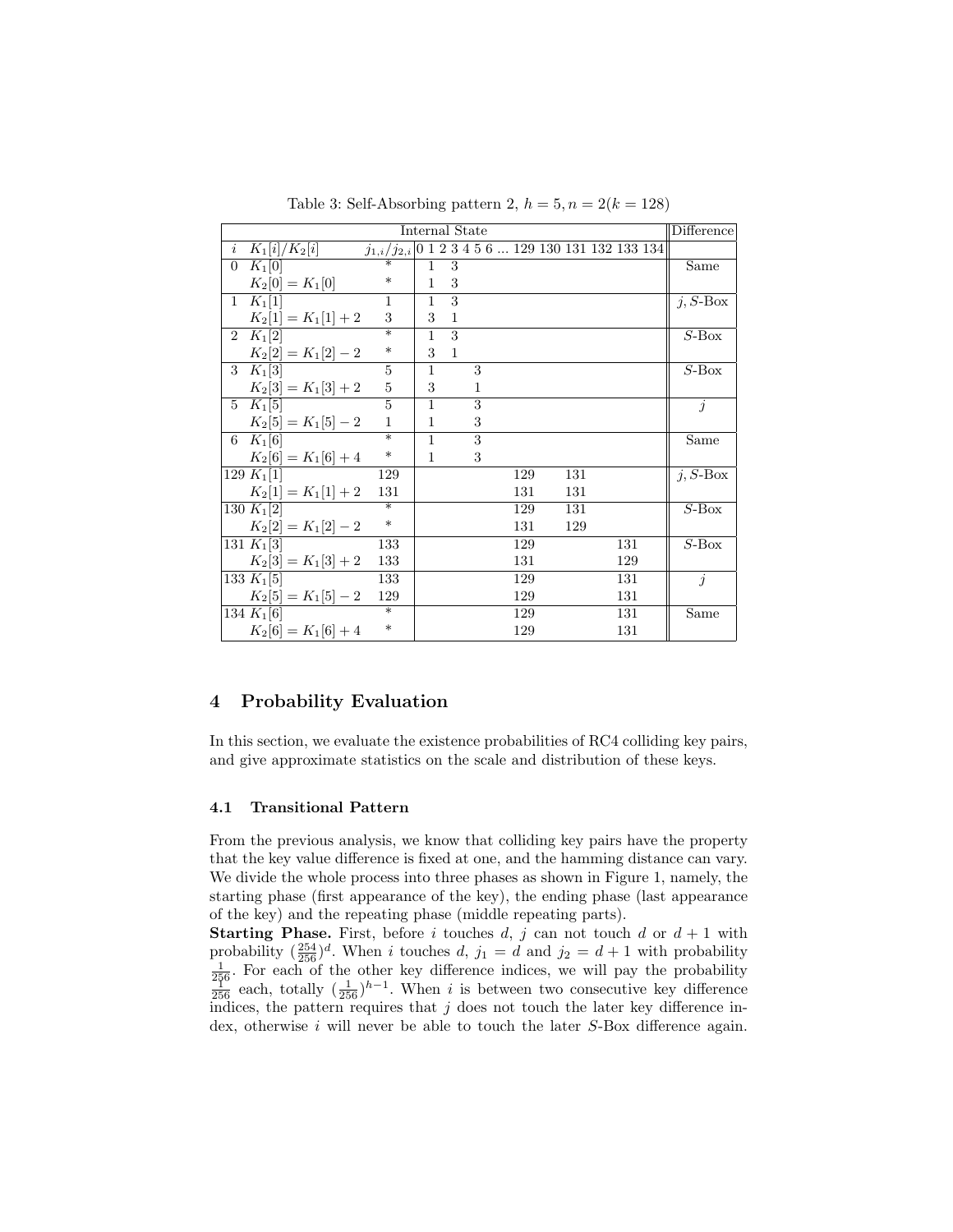This will add  $\left(\frac{255}{256}\right)^{l_1-2}\left(\frac{255}{256}\right)^{l_2-1}\cdots\left(\frac{255}{256}\right)^{l_{h-1}-1}\left(\frac{255}{256}\right)^{k-l-1} = \left(\frac{255}{256}\right)^{k-h-1}$  to the total probability cost. Thus, the totally probability in the starting phase is  $\left(\frac{1}{256}\right)h\left(\frac{254}{256}\right)d\left(\frac{255}{256}\right)k-h-1.$ 

Repeating Phase. Key will appear  $n-2$  times during the repeating phase. For each key, the procedure is as follows. When  $i$  touches one key difference index,  $\frac{1}{256}$  probability will be paid,  $(\frac{1}{256})^h$  in total. When *i* is between two difference indices, it is not allowed to touch the later one (same as starting phase), this will add probability  $\left(\frac{255}{256}\right)^{k-h}$  in the repeating phase. Thus, the probability that one key appearance must pay is  $(\frac{1}{256})^h(\frac{255}{256})^{k-h}$ . Since the key will repeat  $n-2$ times, the total probability is  $\left(\frac{1}{256}\right)^{\bar{h}(n-2)} \left(\frac{255}{256}\right)^{(k-h)(n-2)}$ .

**Ending Phase.** We need probability  $\left(\frac{1}{256}\right)^{h-1}$  for the key difference indices except for the last one, and when i touches the index two intervals before the last key difference, the other S-Box difference needs to be swapped here with probability  $\frac{1}{256}$ . When i touches the index before the last key difference, we need two S-Box differences to swap with each other with probability  $\frac{1}{256}$ . And as in the repeating and starting phases,  $j$  can not touch the later key difference index when  $i$ is between the two. In the ending phase, this probability can be easily calculated as  $\left(\frac{255}{256}\right)^{l_1-1}\left(\frac{255}{256}\right)^{l_2-1}\cdots\left(\frac{255}{256}\right)^{l_{h-1}-1}=\left(\frac{255}{256}\right)^{l-h+1}$ . Thus the total probability in the ending phase is  $(\frac{1}{256})^{h+1}(\frac{255}{256})^{l-h+1}$ . By multiplying the probabilities in the three phases, we get the following theorem.

Theorem 1. The probability of two keys with relations in Transitional pattern forming a colliding key pair, Prob(trans), is given as follows:

$$
Prob(train) = \left(\frac{1}{256}\right)^{h \times n+1} \left(\frac{254}{256}\right)^d \left(\frac{255}{256}\right)^{(k-h) \times (n-3)+l-h} \approx O\left(\left(\frac{1}{256}\right)^{h \times n}\right)
$$

#### 4.2 Self-Absorbing Pattern 1

We only need to evaluate the probability of one key appearance, the other parts just repeat the first key appearance procedure. The value difference  $t$  is the same for all different positions in Self-Absorbing pattern 1.

Before *i* touches index *d*, we need  $S_d[d] + t = S_d[d + t]$  with probability  $\frac{255}{256} \times (\frac{254}{256})^{d-1} + \frac{1}{256}$  (Refer to [3] for the proof). When i touches d, we require  $j_d =$ d with probability  $\frac{1}{256}$ . Then for i between  $d+1$  and  $d+t-1$ , index  $d+t$  should not be touched with probability  $(\frac{255}{256})^{t-1}$ . Then we need one of the differences  $(\star \text{ in Figure 2})$  to appear at indices  $\Gamma \bigcup \{\gamma_h-1\} \setminus \{\gamma_1, \gamma_2, \gamma_3, \gamma_h\}$  when i touches them, and  $j$  cannot touch the later key difference position when  $i$  is between the consecutive two of them. The probability can be calculated in the same way as in the repeating phase in Transitional pattern, namely,  $(\frac{1}{256})^{h-3}(\frac{255}{256})^{l-t-h+3}$ . Also we need the S-Box difference ( $\bullet$ ) to be at position  $d + l - t - 1$  and it cannot be touched when i is between  $d + l - t$  and  $d + l - 1$ . So this will give us probability  $\frac{1}{256}(\frac{255}{256})^{t-1}$ . Finally, when i touches index  $d+l-1$ , we need  $j_{d+l-1} = d+l-1$ with probability  $\frac{1}{256}$ . By multiplying them together, we get the probability of one key appearance  $(\frac{25}{256})^h(\frac{255}{256})^{l+t-h+1}(\frac{255}{256}(\frac{254}{256})^{d-1}+\frac{1}{256})$ . Raise this probability to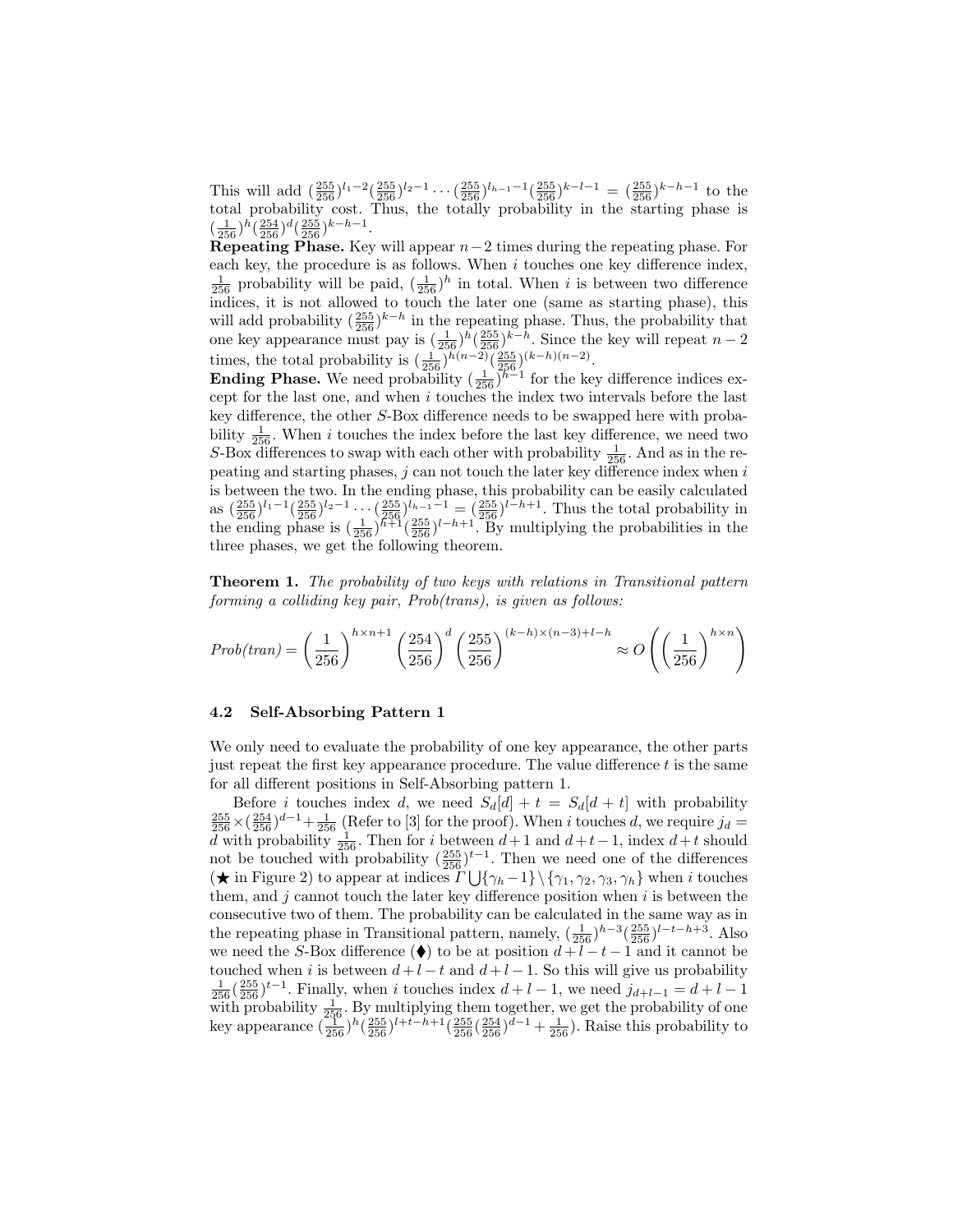the power of n due to the n times appearance of the key during KSA, we get the following theorem for the total probability of Self-Absorbing pattern 1.

Theorem 2. The probability of two keys with relations in Self-Absorbing pattern 1 forming a colliding key pair, Prob(self1), is given as follows:

$$
Prob(self1) = \left(\frac{1}{256}\right)^{h \times n} \left(\frac{255}{256}\right)^{n \times (l+t-h+1)} \left(\frac{255}{256} \left(\frac{254}{256}\right)^{d-1} + \frac{1}{256}\right)^n
$$

$$
\approx O\left(\left(\frac{1}{256}\right)^{h \times n}\right)
$$

#### 4.3 Self-Absorbing Pattern 2

Self-Absorbing pattern 2 behaves very similarly to Self-Absorbing pattern 1, except at the final stage. Recall Figure 3, which shows that the S-Box differences are absorbed by both key differences and S-Box itself. So in this pattern, we don't need the S-Box difference ( $\blacklozenge$ ) to be t intervals from another difference ( $\bigstar$ ) in the final part. So we only need to cut off the probability for  $\blacklozenge$  to be transferred to the corresponding position in the final stage in Self-Absorbing pattern 1, namely,  $\frac{1}{256}$  $\left(\frac{255}{256}\right)^{t-1}$ . So the total probability for Self-Absorbing pattern 2 is as follows.

Theorem 3. The probability of two keys with relations in Self-Absorbing pattern 2 forming a colliding key pair, Prob(self2), is given as follows:

$$
Prob(self2) = \left(\frac{1}{256}\right)^{(h-1)\times n} \left(\frac{255}{256}\right)^{n \times (l-h)} \left(\frac{255}{256}\left(\frac{254}{256}\right)^{d-1} + \frac{1}{256}\right)^n
$$

$$
\approx O\left(\left(\frac{1}{256}\right)^{(h-1)\times n}\right)
$$

We can conclude that the probabilities of both Transitional pattern and Self-Absorbing patterns are mainly affected by hamming distance  $h$  and length of the secret key. The probability decreases as the hamming distance  $h$  becomes larger or the key length  $k$  becomes shorter  $(n)$  becomes larger). Table 4 and 5 gives the probability data for different key lengths and hamming distances according to Theorems 1,2 and 3. According to the previous analysis, we know that Self-Absorbing pattern 1 requires  $h \geq 3$ , and Self-Absorbing pattern 2 requires  $h \geq 5$ .

## 5 Application to RC4-Hash Collisions

In INDOCRYPT 2006, a new hash function name "RC4-Hash" based on RC4 was proposed. It followed the "wide pipe" hash function design principle proposed by Lucks [13] and it was claimed to be as efficient as some widely-used hash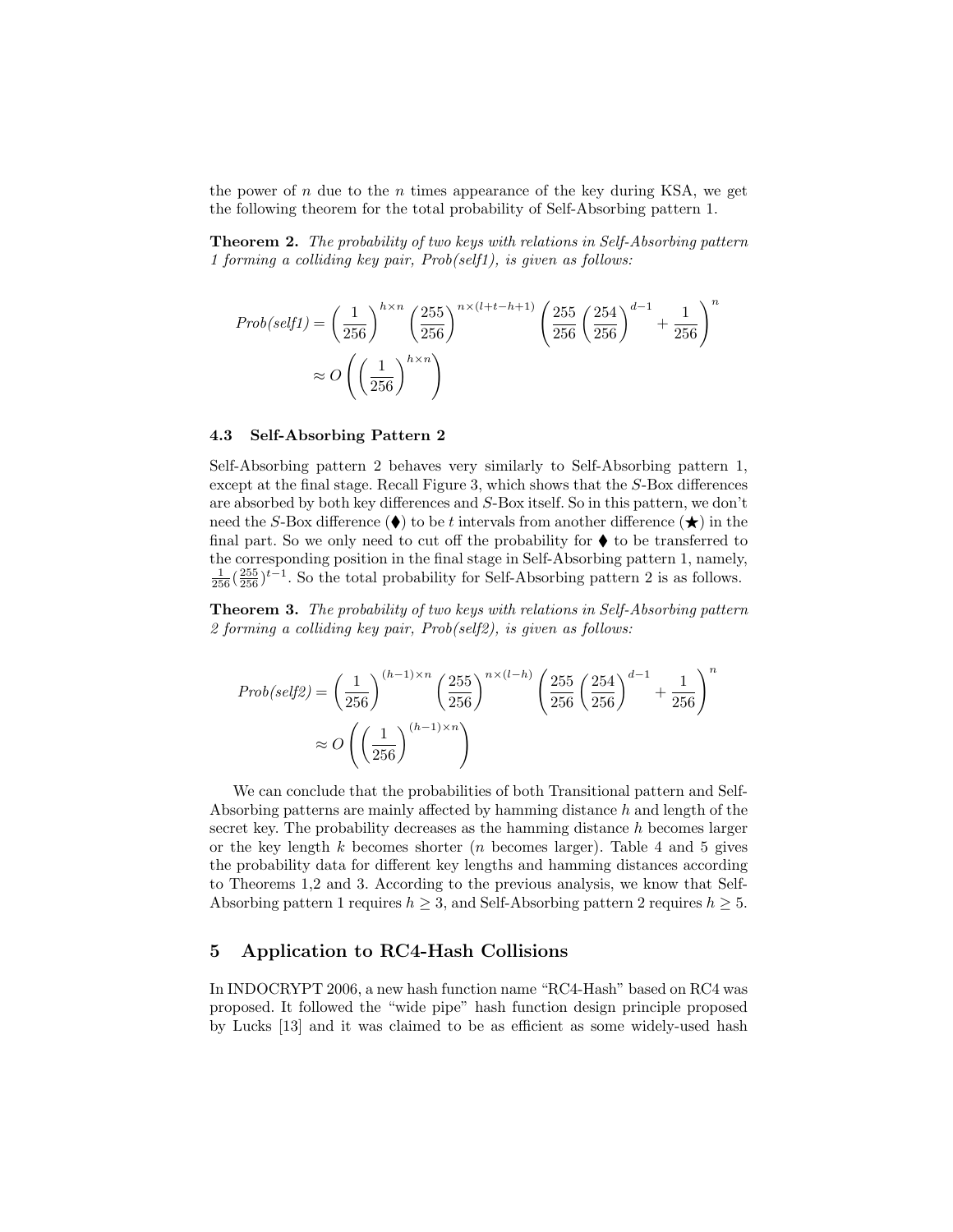Table 4: Probabilities of colliding key pairs in Transitional pattern

| h<br>n(k) |           | 2          | 3          |               | 5             |
|-----------|-----------|------------|------------|---------------|---------------|
| 8(32)     | $2^{-64}$ | $2^{-128}$ | $2^{-192}$ | $2^{-256}$    | $2^{-320}$    |
| 4(64)     | $2^{-32}$ | $2^{-64}$  | $2^{-96}$  | $2^{-128}$    | $2^{-160}$    |
| 2(128)    | $2^{-16}$ | $2^{-32}$  | $2^{-48}$  | $-64$<br>9    | $2^{-80}$     |
| 1(256)    | $2^{-8}$  | $2^{-16}$  | $2^{-24}$  | $^{-32}$<br>2 | $^{-40}$<br>9 |

Table 5: Probabilities of colliding key pairs in Self-Absorbing pattern 1 (Self-Absorbing pattern 2)

| n<br>n(k) | 3                       |        | b.                                                    |
|-----------|-------------------------|--------|-------------------------------------------------------|
| 8(32)     | $-192($                 |        | $2^{-256}(-)$  2 <sup>-320</sup> (2 <sup>-256</sup> ) |
| 4(64)     | $2^{-96}$               | -1287  | $160(2^{-128})$                                       |
| 2(128)    | $-48l$<br>$\mathcal{P}$ | $-64/$ | $^{-80}$ (2 <sup>-64</sup> )<br>9                     |
| 1(256)    | -24<br>ി                | $-321$ | $^{40}(2^{-32})$<br>$\mathcal{P}$                     |

functions, such as SHA-family and MD-family, while also ruling out all possible generic attacks against those famous hash functions. First hash collision was found in [16] by exploiting the idea of Finney States [15]. We show in this section that totally different from [16], collisions can also be found by making use of previous key collision pattern. First we briefly describe the RC4-Hash algorithm, and then we give the collision analysis. For a more detailed description of the hash function, please refer to [14].

#### 5.1 RC4-Hash

 $\{0,1\}^{<2^{64}}$  denotes the set of all messages whose length is at most  $2^{64} - 1$ . *l* is the output length of the RC4 hash function,  $16 \le l \le 64$ . RC4-Hash function can be described as  $\{0,1\}^{<2^{64}} \to \{0,1\}^{8l}$ .

**Padding Rule:**  $\text{pad}(M) = \text{bin}_{8}(l) ||M|| 1 || 0^{k} || \text{bin}_{64}(M) || = M_{1} || \cdots || M_{t},$  where  $M_t$  is the last 512-bit block.  $\text{bin}_{64}(|M|)$  is the 64-bit binary representation of the number of bits of M. k is the least non-negative integer such that  $8 + |M| + 1 +$  $k + 64 \equiv 0 \mod (512)$  and  $|M_i| = 512$ .

**Iteration Phase:** Let  $(S_0, j_0) = (S^{IV}, 0)$  be an initial value. The compression function  $C$  is invoked iteratively as follows:

$$
(S_0, j_0) \stackrel{M_1}{\rightarrow} (S_1, j_1) \stackrel{M_2}{\rightarrow} \cdots (S_{t-1}, j_{t-1}) \stackrel{M_t}{\rightarrow} (S_t, j_t)
$$

where  $(S, j) \stackrel{X}{\rightarrow} (S^*, j^*)$  denotes  $C((S, j), X) = (S^*, j^*)$ . **Post-Processing:** Let  $(S_t, j_t)$  be the internal state after the classical iteration. Compute  $S_{t+1} = S_0 \circ S_t$  and  $j_{t+1} = j_t$ . Then compute  $HBG_l(OWT(S_{t+1}, j_{t+1}))$ .

| C((S, j), X)                                                  | OWT((S, j))                                                          | $HBG_l((S,j))$                                           |
|---------------------------------------------------------------|----------------------------------------------------------------------|----------------------------------------------------------|
| <b>for</b> $i=0$ to 255                                       | $\text{Temp1} = S$                                                   | $\overline{\mathbf{for}} \quad i=1 \text{ to } l$        |
| $j \leftarrow j + S[i] + X[r(i)]  $ <b>for</b> $i = 0$ to 511 |                                                                      | $j \leftarrow j + S[i]$                                  |
| $\text{Swap}(S[i], S[j]);$                                    | $j \leftarrow j + S[i]$                                              | $ {\rm Swap}(S[i],S[j]) $                                |
| Return $(S,j)$                                                | $\text{Swap}(S[i], S[j])$                                            | $\left \left  \text{Out} = S[S[i] + S[j] \right \right $ |
|                                                               | $\text{Temp2} = S$                                                   |                                                          |
|                                                               | $\vert S = \text{Temp1} \circ \text{Temp2} \circ \text{Temp1} \vert$ |                                                          |
|                                                               | Return $(S, j)$                                                      |                                                          |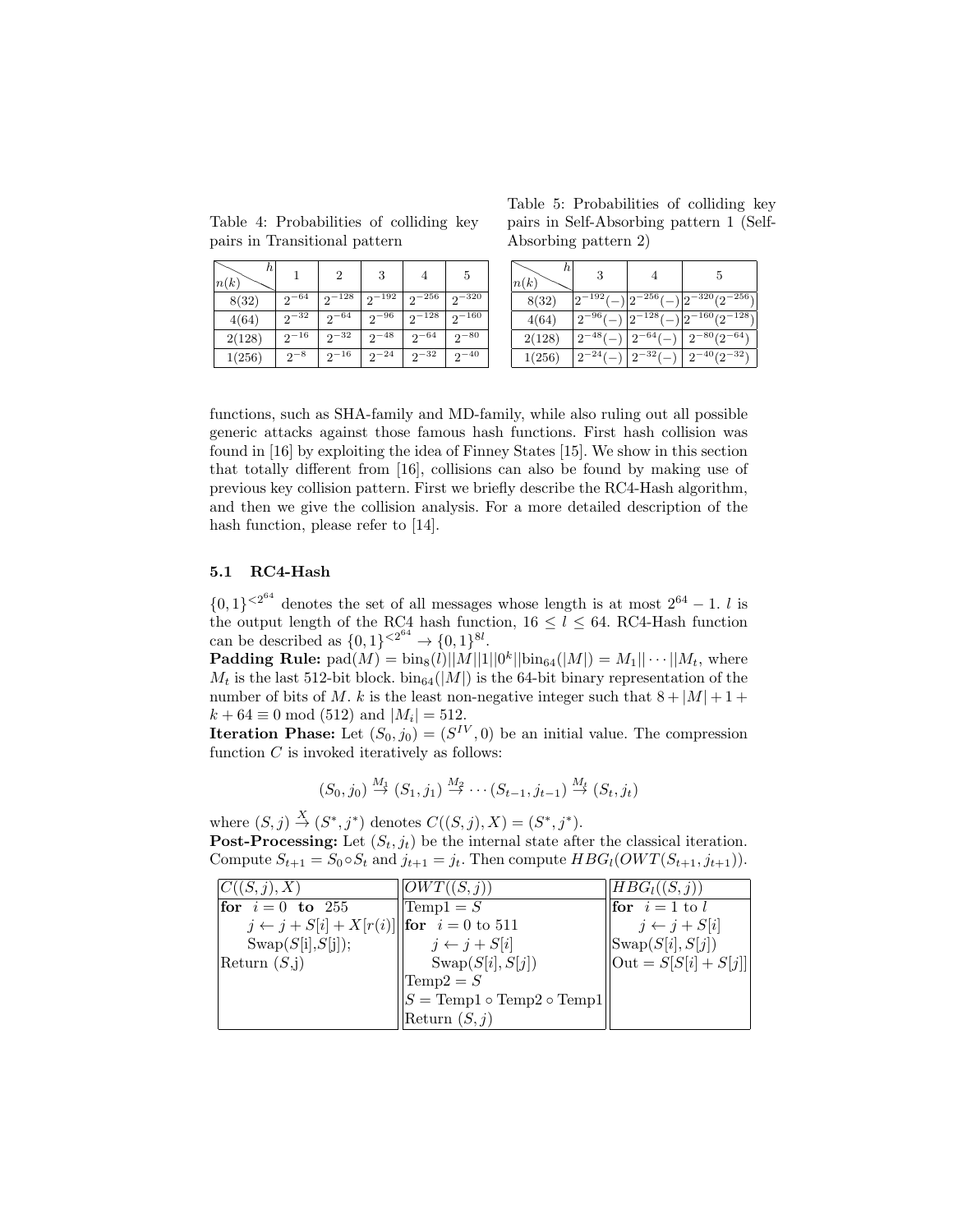$\circ$  denotes the composition of the permutations. Function  $r : [256] \rightarrow [64]$  reorders the 64-byte message block. There are four r mapping functions  $(r_0, r_1, r_2, r_3)$ corresponding to the four iteration processes for each message block. In other words, each message block is reordered three times  $(r_0)$  is the identity permutation) during one iteration process. Refer to appendices for  $S^{IV}$  and  $r_i$ .

#### 5.2 Collisions for RC4-Hash Function

Let's look at the iteration phase carefully. After message is padded, it is cut into 64-byte blocks, and each block is processed by the compression function  $C$  four times. The compression function  $C$  is actually the KSA in RC4, and the input message block can be seen as a 64-byte secret key, except for two differences. First, the message block is reordered by using  $r_i$  functions three times (instead of using the same 64-byte key which appears 4 times during KSA) and second, instead of the identity permutation used at the beginning of KSA, a shuffled S-Box  $S^{IV}$  is used as the initial S-Box. The similarities between the compression function and KSA gave us the intuition that we could make use of the RC4 key collision to find collisions for RC4-Hash. Now let's take a look at how these two differences can affect our search. In both Transitional pattern and Self-Absorbing pattern, when i touches the first different position, we need  $S_d[d] + t = S_d[d+t]$ . This is very easy to achieve when the initial  $S$ -Box is an identity permutation  $(j$ does not touch index d or index  $d + t$  before i touches index d). But still we can make this happen with  $S^{IV}$  (Several candidates are available by checking  $S^{IV}$ carefully, and we use one of them in the following example). For the transitional pattern, the reordering of the message will not have much effect on finding collisions, because even though the different positions between the two messages change three times, we do not have to pay extra probabilities because there are no restrictions among these different message positions. Thus it works just the same as finding key collisions in the Transitional pattern. However, there are strict relations between the different positions in Self-Absorbing pattern (Self-Absorbing pattern 1:  $K_2[d] = K_1[d] + t$ ,  $K_2[d+1] = K_1[d+1] - t$  and  $K_2[i] = K_1[i] + t$  for  $i \in \Gamma \setminus {\gamma_1, \gamma_2}$ , and the reordering of the message breaks those relations at the later rounds in the compression function, thus making it difficult to find a collision by using this pattern.

Here we give a concrete collision example by making use of the Transitional pattern. Since the initial  $S$ -Box  $S^{IV}$  is not an identity permutation, we need to first make two consecutive indices have the value difference one. There are several candidates we can use, by examining the  $S^{IV}$  carefully, we choose to let  $S^{IV}[24] = 53$  appear in index 27 when i touches it, and  $S^{IV}[28] = 54$  should not be touched by  $j$  before. Then we have two values, 53 and 54, next to each other at indices 27 and 28 when i touches index 27. The four iterations of the 64-byte message block during the compression function  $C$  can be seen as a KSA procedure with a 64-byte key. Since the message will be reordered three times, we need to check the mapping function  $r_i$  to identify the different positions. According to the Transitional pattern, in order to achieve a collision, two messages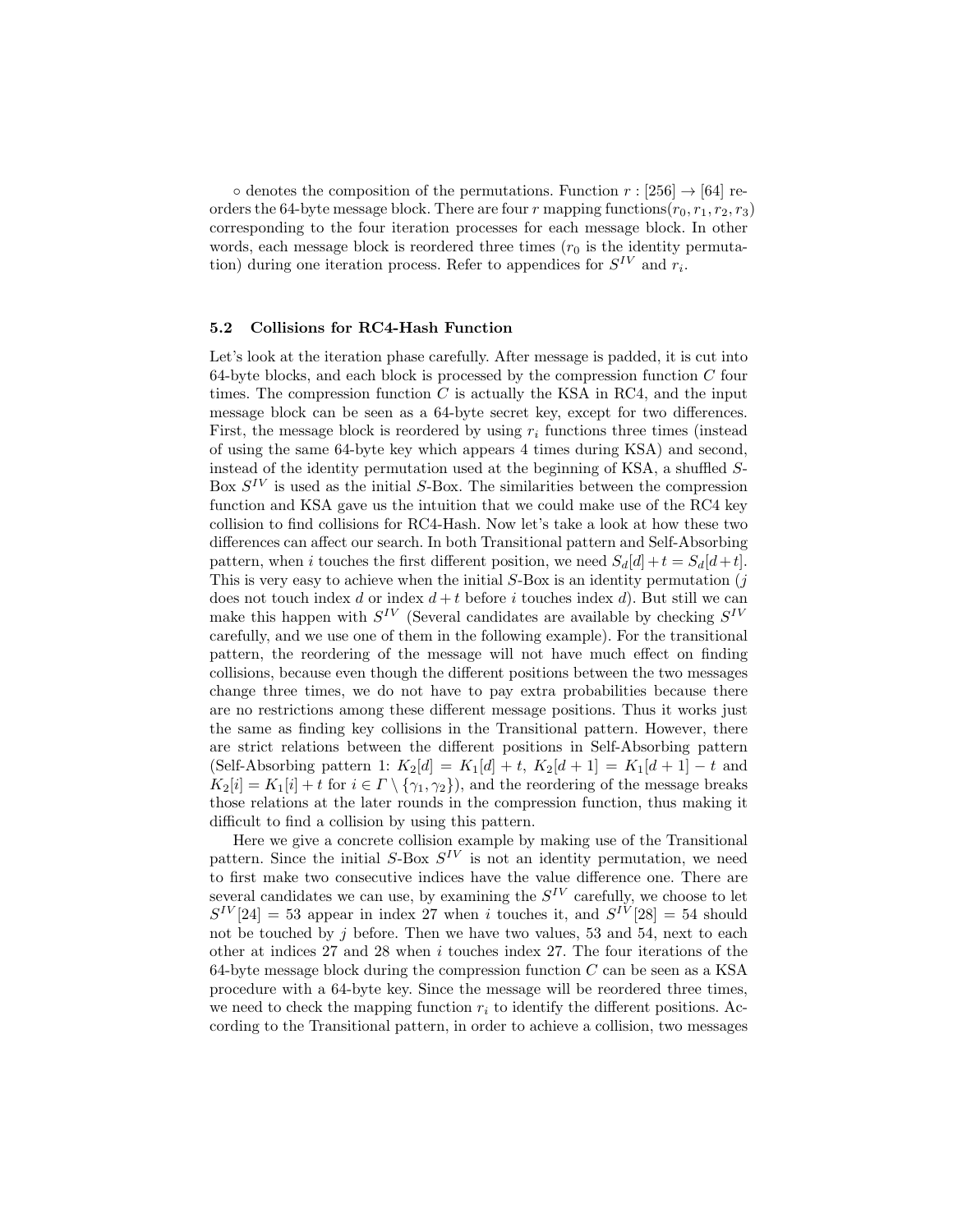should differ from each other at index 27, and the value difference should be one. According to  $r_1, r_2$  and  $r_3$ , the differences between two messages will appear at indices 125, 179 and 213. After i touches 213, the two internal states become the same. Figure 4 describes the above collision by using Transitional pattern during one compression function  $C$  (63-byte message plus one padded byte).

From the above analysis, we know the complexity is equal to the key collision complexity in Transitional pattern, which is approximately equal to  $O((\frac{1}{256})^{h \times n})$ . In RC4-Hash with  $k = 64(n = 4)$ , we can find a collision with the smallest complexity  $O(2^{32})$  when two messages have the smallest hamming distance  $h = 1$ . Notice that our method results in higher complexity than in [16], where complexity is  $O(2^9)$ .



Fig. 3: RC4-Hash collision using Transitional Pattern

Here is the collision pair we found by using the RC4 key collision Transitional pattern with one day computation on an Intel Core i7 CPU PC (only one core was used). Messages and hash outputs are represented in Hexadecimal form. In our example, we set the output length  $l$  to be 16 bytes.

Message1(Message2): d8 4b be e4 ac c5 e3 c6 59 16 db b1 c2 7a de c2 62 5e 40 91 2c 7e de 4a f3 55 8b(8c) 2c 8f 96 f0 50 f7 54 78 3a 35 f5 ee 7e 76 72 35 83 0a e3 26 b5 06 7f 3b 1e b5 41 1c 1b ec 4e 80 c2 ba 64 9b

Hash Output: 76 54 b9 c6 65 f9 99 83 1b 66 c8 af 5f 0c 68 fa

#### 5.3 Discussion

From the above analysis, we can see that the design of the compression function by modifying KSA using  $S^{IV}$  and mapping function  $r_i$  cannot eliminate the KSA collision property. Here we propose one method to mitigate the attack by redesigning  $S^{IV}$  carefully. Recall in the previous collision example, we need two values with value difference one to be next to each other when  $i$  touches the smaller one (Values 53 and 54 at indices  $27$  and  $28$  when i touches index  $27$ ). If we can prevent this from happening, then we can eliminate the collision. That is to say, if the index of value 54 is greater than 63 in  $S^{IV}$ , our Transitional pattern will not work. Generally speaking, design  $S^{IV}$  satisfies  $|S^{IV}[i]^{-1} - (S^{IV}[i] + 1)^{-1}| \geq$  $64-\text{MIN}(S^{IV}[i]^{-1}, (S^{IV}[i]+1)^{-1})$  (Transitional pattern) for  $0 < i < 64$ , where  $v^{-1}$  denotes the index of value v. This will eliminate the collisions caused by the RC4 key collision patterns we found.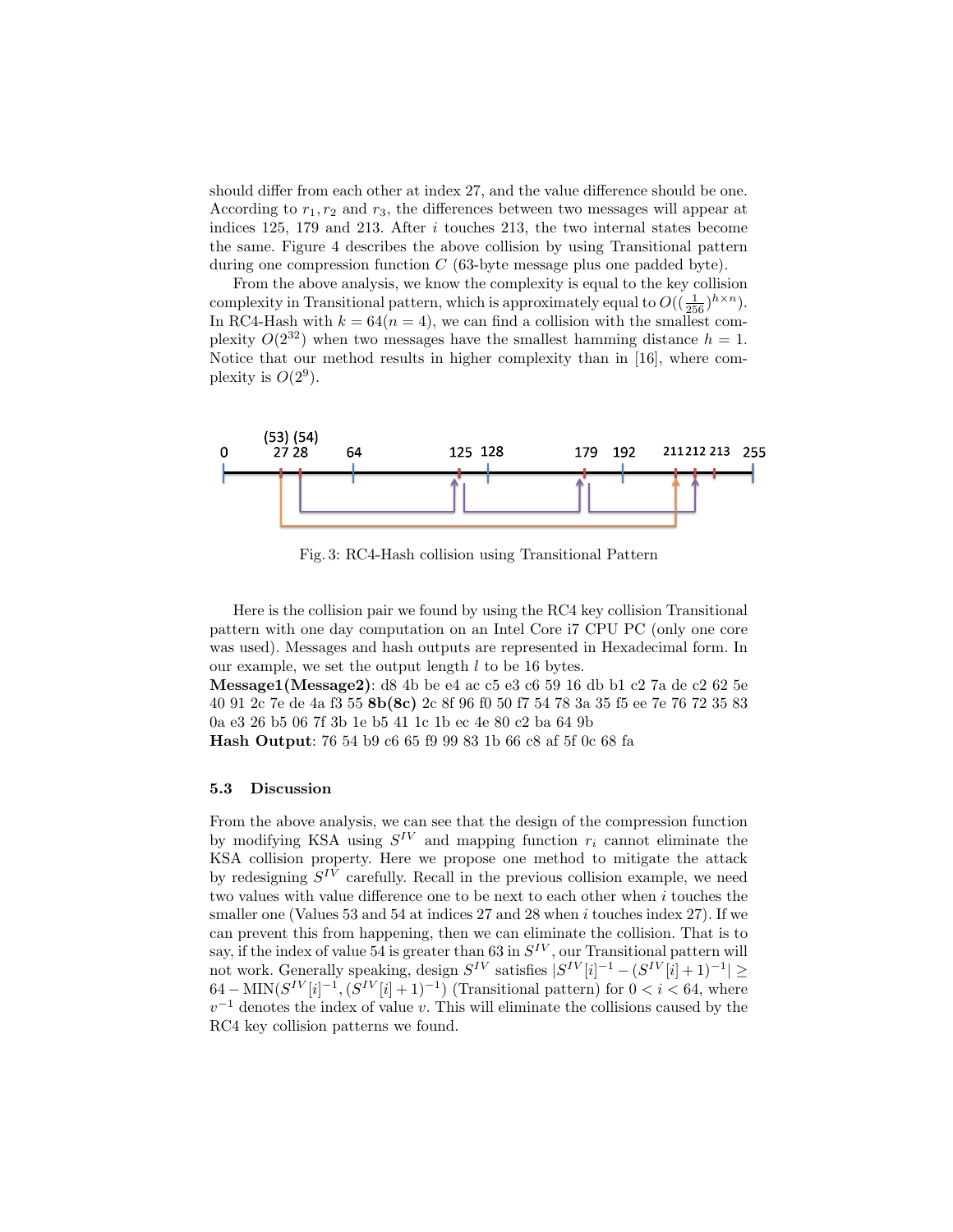## 6 Conclusion

In this paper, we have shown that RC4 can generate many other colliding key pairs with various hamming distances. We analyzed the behavior of these colliding key pairs and formalized them into two patterns, which include the newly discovered colliding key pairs we found, and also the ones found in previous research. We further estimated the collision probabilities for all the RC4 colliding key pairs, and clarified the relations among collision probability, key length and hamming distance. Finally, we showed how the RC4 key collision patterns can be used to find collisions for RC4-Hash which was proposed at INDOCRYPT 2006. We leave how to use the mitigating methods proposed in this paper and [16] to construct secure RC4-Hash function as future work.

## References

- 1. Grosul, A.L., Wallach, D.S.: A Related-Key Cryptanalysis of RC4. Technical Report TR-00-358, Department of Computer Science, Rice University (2000), http://cohesion.rice.edu/engineering/computerscience/tr/ TR Download.cfm?SDID=126
- 2. Matsui, M.: Key Collisions of the RC4 Stream Cipher. In: Dunkelman, O., Preneel, B. (eds.) FSE 2009. LNCS, vol. 5665, pp. 1.24. Springer, Heidelberg (2009)
- 3. Chen, J., Miyaji, A.: A New Class of RC4 Colliding Key Pairs With Greater Hamming Distance. In: Kwak, J., Deng, R., Won, Y., Wang, G. (eds.) ISPEC 2010. LNCS, vol.6047, pp. 30.44. Springer, Heidelberg (2010)
- 4. Miyaji, A., Sukegawa, M.: New Analysis Based on Correlations of RC4 PRGA with Nonzero-Bit Differences. In: IEICE Trans., Fundamentals. vol. E93-A, No.6(2010), pp. 1066-1077.
- 5. Anonymous: RC4 Source Code. CypherPunks mailing list (September 9, 1994), http://cypherpunks.venona.com/date/1994/09/msg00304.html, http://groups.google.com/group/sci.crypt/msg/10a300c9d21afca0
- 6. Roos, A.: A Class of Weak Keys in the RC4 Stream Cipher (1995), http://marcel.wanda.ch/Archive/WeakKeys
- 7. Mantin, I., Shamir, A.: A Practical Attack on Broadcast RC4. In: Matsui, M. (ed.) FSE 2001. LNCS, vol. 2355, pp. 152.164. Springer, Heidelberg (2001)
- 8. Paul, S., Preneel, B.: A New Weakness in the RC4 Keystream Generator and an Approach to Improve Security of the Cipher. In: Roy, B., Meier, W. (eds.) FSE 2004. LNCS, vol. 3017, pp. 245.259. Springer, Heidelberg (2004)
- 9. Fluhrer, S., Mantin, I., Shamir, A.: Weaknesses in the Key Scheduling Algorithm of RC4. In: Vaudenay, S., Youssef, A.M. (eds.) SAC 2001. LNCS, vol. 2259, pp. 1.24. Springer, Heidelberg (2001)
- 10. Klein, A.: Attacks on the RC4 Stream Cipher. Designs, Codes and Cryptography 48(3), 269.286 (2008)
- 11. Tews, E., Weinmann, R.P., Pyshkin, A.: Breaking 104 Bit WEP in Less than 60 Seconds. In: Kim, S., Yung, M., Lee, H.-W. (eds.) WISA 2007. LNCS, vol. 4867, pp. 188.202. Springer, Heidelberg (2007)
- 12. Vaudenay, S., Vuagnoux, M.: Passive-Only Key Recovery Attacks on RC4. In: Adams, C., Miri, A., Wiener, M. (eds.) SAC 2007. LNCS, vol. 4876, pp. 344.359. Springer, Heidelberg (2007)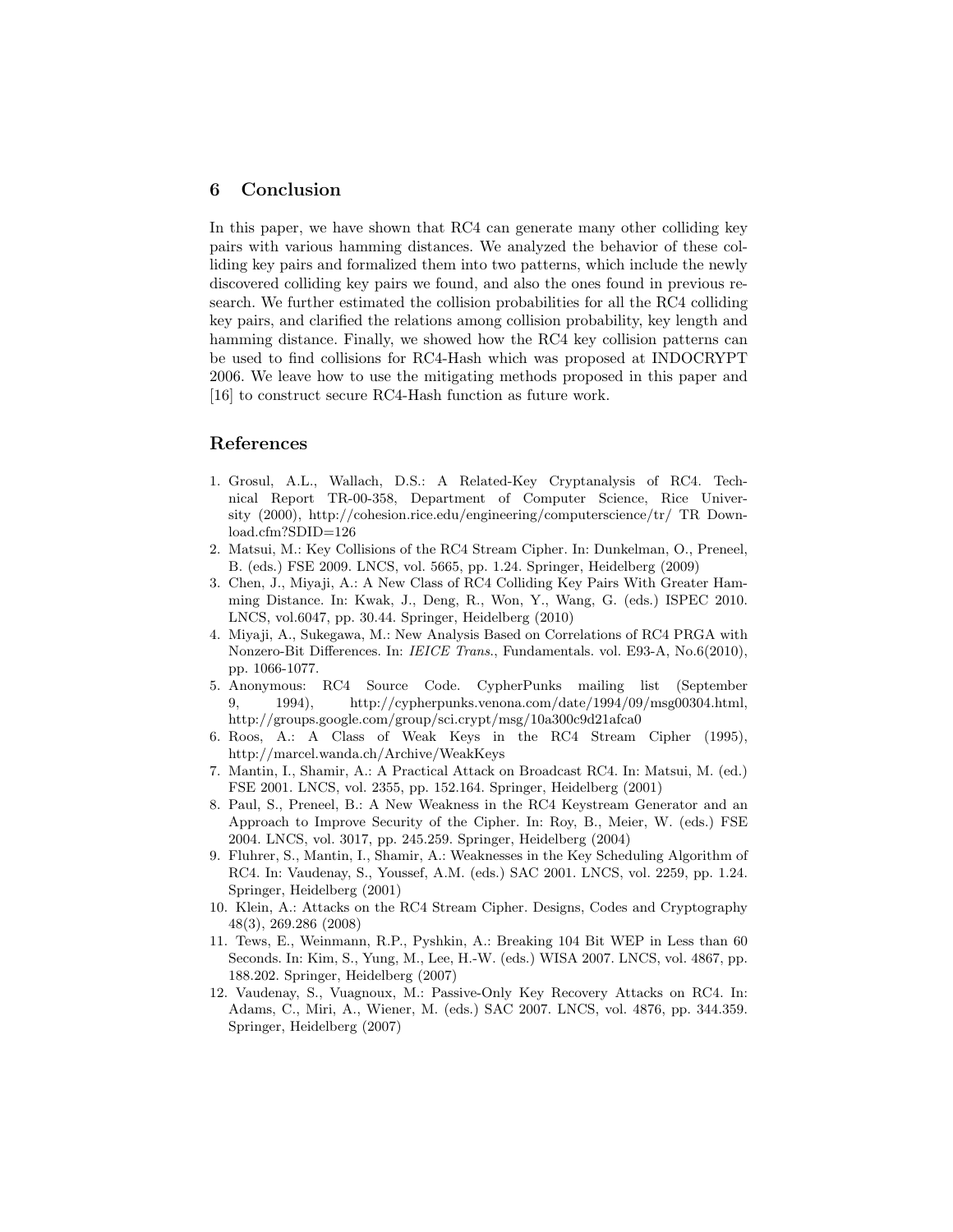- 13. Lucks, S.: A Failure-Friendly Design Principle for Hash Functions. In: Advances in Cryptology - ASIACRYPT 2005. LNCS, vol,.3788,pp.19-35, Springer, Heidelberg (2005)
- 14. Chang, D., Gupta, K.C., Nandi, M.: RC4-Hash: A New Hash Function Based on RC4. In: Progress in Cryptology - INDOCRYPT 2006, LNCS, vol.4329, pp. 80-94, Springer, Heidelberg (2006)
- 15. Finney, H.: An RC4 cycle that can't happen. Newsgroup post in sci.crypt, September 1994.
- 16. Indesteege, S., Preneel, B.: Collision for RC4-Hash. In: 11th International Conference on Information Security. LNCS, vol. 5222, pp. 355-366. Springer, Heidelberg (2008)

## A RC4-Hash  $(r_i$  functions and  $S^{IV})$

r1 : 0, 55, 46, 37, 28, 19, 10, 1, 56, 47, 38, 29, 20, 11, 2, 57, 48, 39, 30, 21, 12, 3, 58, 49, 40, 31, 22, 13, 4, 59, 50, 41, 32, 23, 14, 5, 60, 51, 42, 33, 24, 15, 6, 61, 52, 43, 34, 25, 16, 7, 62, 53, 44, 35, 26, 17, 8, 63, 54, 45, 36, 27, 18, 9.

r2: 0, 57, 50, 43, 36, 29, 22, 15, 8, 1, 58, 51, 44, 37, 30, 23, 16, 9, 2, 59, 52, 45, 38, 31, 24, 17, 10, 3, 60, 53, 46, 39, 32, 25, 18, 11, 4, 61, 54, 47, 40, 33, 26, 19, 12, 5, 62, 55, 48, 41, 34, 27, 20, 13, 6, 63, 56, 49, 42, 35, 28, 21, 14, 7.

 $r3: 0, 47, 30, 13, 60, 43, 26, 9, 56, 39, 22, 5, 52, 35, 18, 1, 48, 31, 14, 61, 44, 27,$ 10, 57, 40, 23, 6, 53, 36, 19, 2, 49, 32, 15, 62, 45, 28, 11, 58, 41, 24, 7, 54, 37, 20, 3, 50, 33, 16, 63, 46, 29, 12, 59, 42, 25, 8, 55, 38, 21, 4, 51, 34, 17.

 $S^{IV}$  :

145, 57, 133, 33, 65, 49, 83, 61, 113, 171, 63, 155, 74, 50, 132, 248, 236, 218, 192, 217, 23, 36, 79, 72, 53, 210, 38, 59, 54, 208, 185, 12, 233, 189, 159, 169, 240, 156, 184, 200, 209, 173, 20, 252, 96, 211, 143, 101, 44, 223, 118, 1, 232, 35, 239, 9, 114, 109, 161, 183, 88, 66, 219, 78, 157, 174, 187, 193, 199, 99, 52, 120, 89, 166, 18, 76, 241, 13, 225, 6, 146, 151, 207, 177, 103, 45, 148, 32, 29, 234, 7, 16, 19, 91, 108, 186, 116, 62, 203, 158, 180, 149, 67, 105, 247, 3, 128, 215, 121, 127, 179, 175, 251, 104, 246, 98, 140, 11, 134, 221, 24, 69, 190, 154, 253, 168, 68, 230, 58, 153, 188, 224, 100, 129, 124, 162, 15, 117, 231, 150, 237, 64, 22, 152, 165, 235, 227, 139, 201, 84, 213, 77, 80, 197, 250, 126, 202, 39, 0, 94, 42, 243, 228, 87, 82, 27, 141, 60, 160, 46, 125, 112, 181, 242, 167, 92, 198, 172, 170, 55, 115, 30, 107, 17, 56, 31, 135, 229, 40, 111, 37, 222, 182, 25, 43, 119, 244, 191, 122, 102, 21, 93, 97, 131, 164, 10, 130, 47, 176, 238, 212, 144, 41, 14, 249, 220, 34, 136, 71, 48, 142, 73, 123, 204, 206, 4, 216, 196, 214, 137, 255, 195, 26, 8, 51, 178, 2, 138, 254, 90, 194, 81, 245, 106, 95, 75, 86, 163, 205, 70, 226, 28, 147, 85, 5, 110.